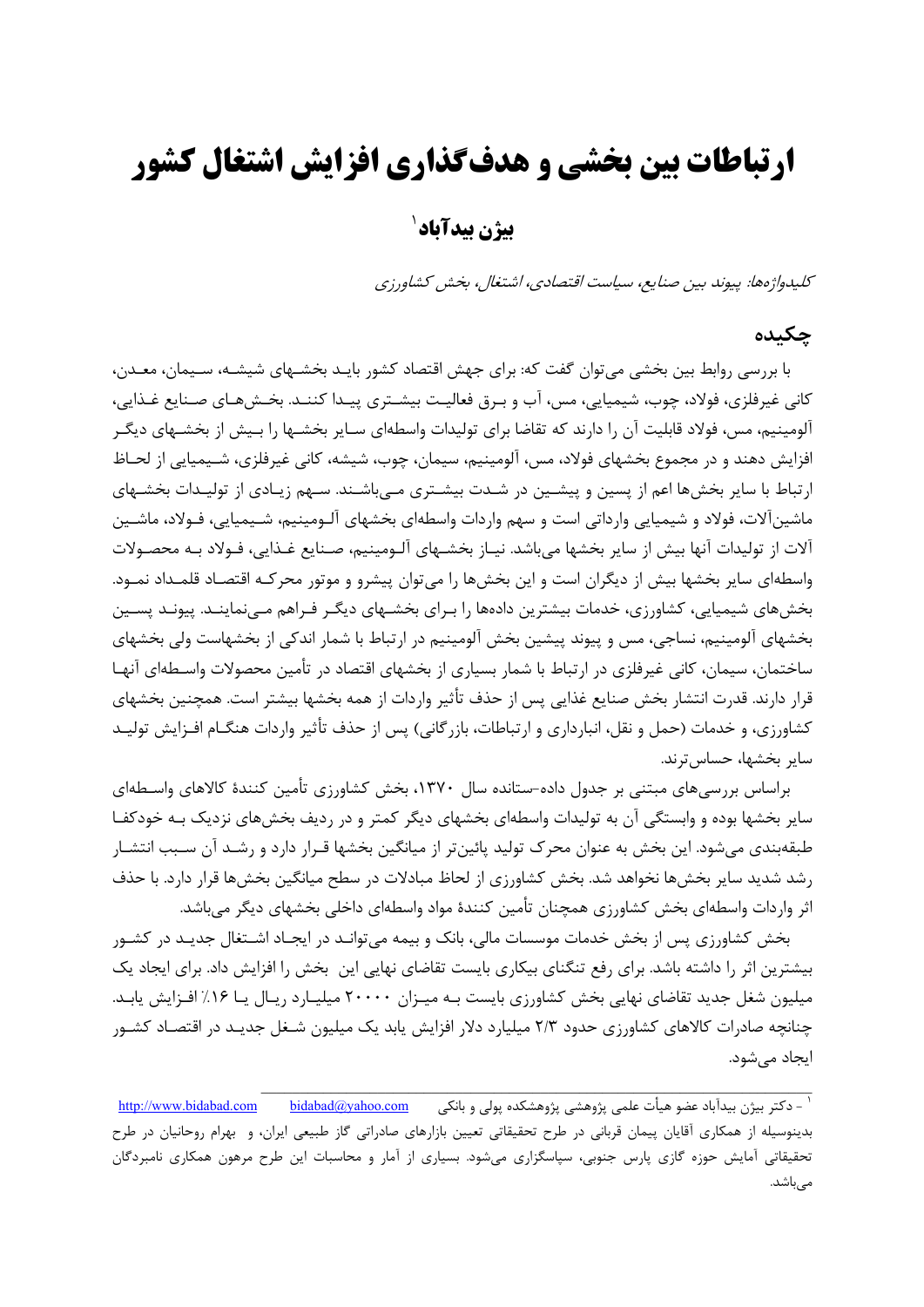#### **Inter-industry linkages and employment targeting policy for Iran**

**Bijan Bidabad**<sup>2</sup>

*Keyword: Inter-industry linkage, economic policy, employment, agriculture sector* 

According to inter-industry linkages, we may conclude that: to start of Iran's economic fast growth, sectors of glass and glassware, cement, mine, other mineral & non-ferrous products, basic steel and iron mill products, paper & wood industries, chemical & plastic industries, cupper & cupper products, water and electricity in turn should be activated more to fulfill the needs for intermediate products in the economy. The sectors of foodstuff industries, aluminum and other basic products of non-ferrous metals, cupper and cupper products, steel and iron mill products are able to increase the demand for intermediate products of other sectors more than the others. Basic steel and steel mill products, cupper and cupper products, aluminum and other basic non-ferrous metals products, cement, paper and wood industries, glass and glassware, other mineral non-ferrous products, chemical industries and plastic are more integrated than the others relating both forward and backward linkages. Machinery and equipment, basic products of steel and iron mill, chemical industries and plastic are mainly based on import and share of intermediate import to production of aluminum sectors and other basic products of non-ferrous metals, chemical industries and plastic, basic steel and iron mill products, machinery and equipment industries is more than the other sectors. Aluminum and other basic products of non-ferrous metals, foodstuffs industries, basic products of steel and steel mill have higher multiplier effect in increasing economy income, in other words it is possible to consider them as pioneer sectors and economy stimulator engine. Aluminum and other basic products of non-ferrous metals, foodstuff industries, basic products of steel and iron mill have more affect the growth of other sectors. Sectors of chemical and plastic industries, agriculture, transportation services, warehouse keeping and communications, commercial services provide the highest amount of input for other sectors.

According to calculations based on 1991 Iran's input-output table, agriculture sector is a main intermediate products provider for other sectors and its dependence to intermediate products of other sectors is less than the others and classified as self-sufficient sector. This sector as a growth engine of the economy is weaker than the other sectors and its growth does not intensively grow the other sectors. This sector is at medium level in transactions among all 22 sectors. By eliminating the effects of intermediate import of agriculture sector, this sector remains as intermediate products provider for other sectors.

Agriculture sector, after the financial, banking and insurance services sector has the most effect on Iran's employment. To decrease unemployment, the final demand of this sector is to be increased. To create one million new jobs, the final demand of agriculture should be increased by 20000 billion rials as 16% increase. If the export of agricultural products increases by 2.3 billion dollars, one million new jobs will be created in the economy.

Tel.: (98.21) 2850456, 2855607-8, 2850041, 2850070 Fax: (98.21) 2850457 Email: bijan-bidabad@mbra-cbi.org , bijan\_bidabad@msn.com

 $\frac{1}{2}$  Research professor of economics

Monetary and Banking Research Academy (MBRA), Affliated to Central Bank of Iran. No. 189, Pasdaran Ave., Zarrabkhaneh, P.O. Box: 16765-1654 Tehran, Iran.

http://www.mbra-cbi.org, http://www.geocities.com/bijan\_bidabad/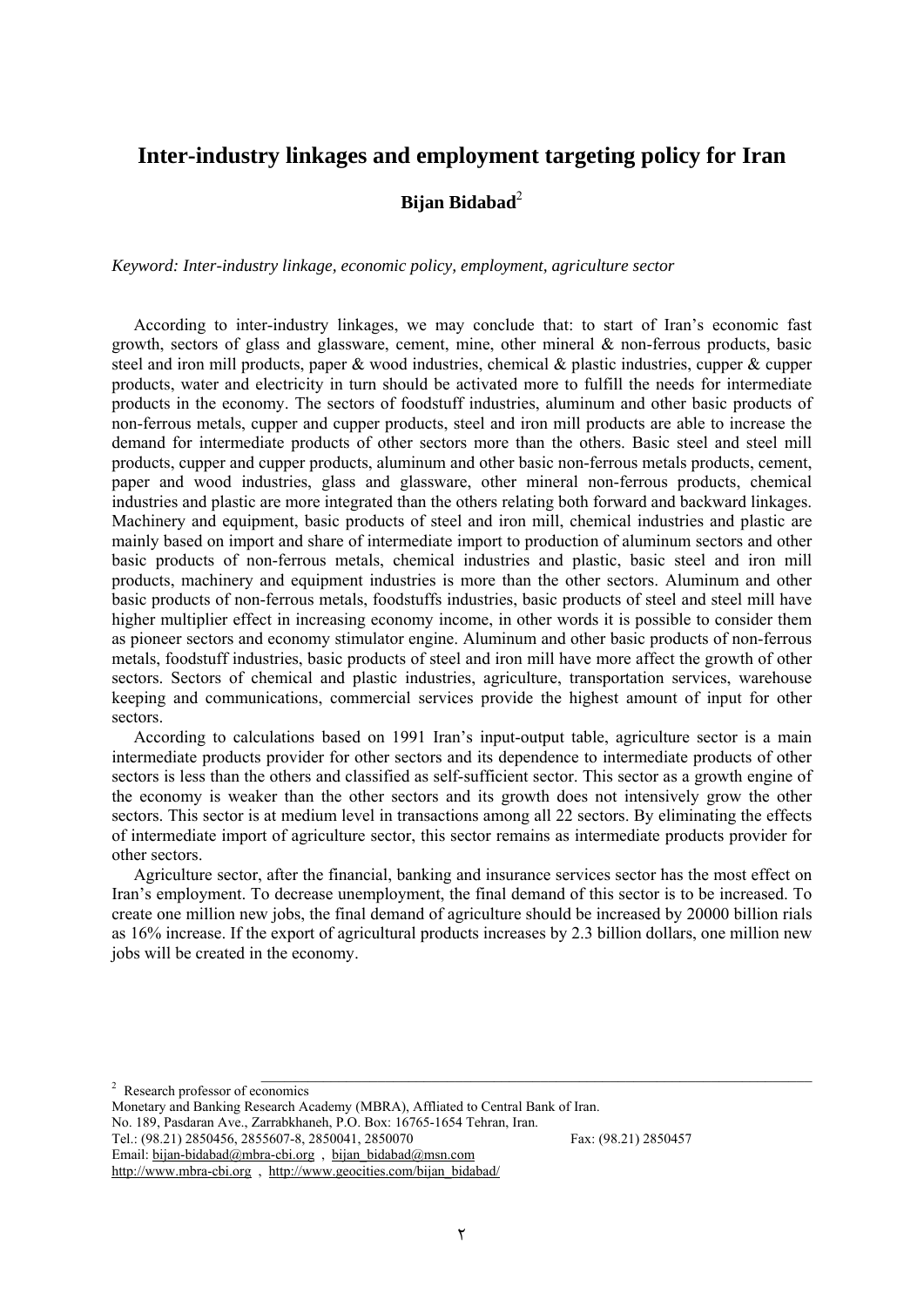#### **مقدمه**

جدول داده-ستانده از لحاظ ويژگيهاي خاص خود توانائي تحليل بسياري از سياستگذاريها را دارد. يكي از كاربردهاي جداول داده ستانده اندازهگيري اثر تحولات در تقاضاي نهائي يك بخش بر ساير ميزان توليدات ساير بخشهاي اقتصادي است. با توجه به اينكه چارچوب رياضي اين جداول قابليت محاسباتي خوبي به آن ميدهد، ميتوان با استفاده از آن تقاضاي نهائي يك بخش را زياد نمود و در نتيجة آن ميزان افزايش تقاضاي واسطهاي و اشتغال را در همة بخشهاي اقتصاد اندازهگيري كرد.

براي رفع معضل بيكاري با استفاده از جدول داده-ستانده ميتوان بخشهاي اقتصادي را از لحاظ اشتغالزائي رتبهبندي نمود و سپس بر اين اساس بخشي كه رتبة بالاتري دارد را به عنوان موتور محركة اقتصاد نامزد نمود. با افزايش تقاضاي نهائي - مثلاٌ صادرات- اشتغالزاترين بخش ميتوان به هدف سياستي مورد نظر از لحاظ اشتغالزائي دست يافت.

در اين مقاله ضمن شرح برخي از شاخصهاي مرتبط با جدول داده-ستانده نظير شاخصهاي پيوند پسين و پيشين، شاخص يكپارچگي، شدت واردات مستقيم و غيرمستقيم، ضريب تكاثري، قدرت انتشار، حساسيت و پراكندگي، و برخي ديگر از شاخصهاي مختلف جايگاه بخشها را در اقتصاد ايران در ارتباط با يكديگر بررسي مينمائيم و سپس با استفاده از محاسبات مرتبط با جدول داده-ستانده تأثير افزايش تقاضاي نهائي هر بخش را بر اشتغال ساير بخشها اندازهگيري ميكنيم. سپس با استفاده از اين محاسبات اقدام به هدفگذاري براي اشتغال كشور خواهيم نمود.

محاسبات بر مبناي جدول داده-ستانده سال 1370 مركز آمار ايران ميباشد كه هنوز جديدترين جدول محاسبه شده براي ايران است. ضرائب فني جدول داده-ستانده ضرائبي با ثبات هستند و در طول زمان بسيار بطئي تغيير مييابند. پيشنهاد سازمان ملل متحد براي دورة تجديد محاسبات جداول داده ستانده براي اقتصادهاي معمولي 10 سال است و براي اقتصادهائي كه اثر تكنولوژي در فرآيند توليد بالاست و جايگزيني سرمايه سريع اتفاق ميافتد (نظير ژاپن) 5 سال توصيه شده است.

## **ساختار روابط بين بخشي در ايران**

يكي از ابزارهاي مناسب جهت ارزيابي روابط بين بخشي فنون استفاده از جداول داده – ستانده ميباشد. اين جداول توانايي ارائه تابلوي جامعي از وضعيت اقتصادي كشور را دارند و با طراحي الگوهاي رياضي مكمل ميتوانند شيهسازيهاي مناسبي را در تحليل سياستگذاريهاي اقتصادي ارائه دهند. جداول داده- ستانده عليرغم محدوديتهايي كه منتج از فروض آنها است از لحاط ساختار خطي بودن بسيار قابليت استنتاج دارند 3 .

فرض میکنیم  $_{\rm i}$  تقاضای نهایی برای کالای تولید شده در بخش  $_{\rm i}$  ,i میزان تولید کالای واسطهای و نهایی بخش i باشد. پس

ij j  $\frac{i,j}{n} = a$ X X  $\frac{1,j}{1}$ aij نمايانگر ميزان نياز توليد بخش i براي توليد يك واحد كالا در بخش j به عنوان مواد واسطهاي است. در اين صورت خواهيم داشت:  $X_i = a_{i1}X_1 + a_{i2}X_2 + ... + a_{in}X_n + f_i$  *i* = 1, ... , *n* 

بي<br>1881 كنيد به تعيين بازارهاي صادراتي گاز طبيعي ايران، بيژن بيدآباد، پيمان قربان، مؤسسه مطالعات انرژي، ۱۳۸۱.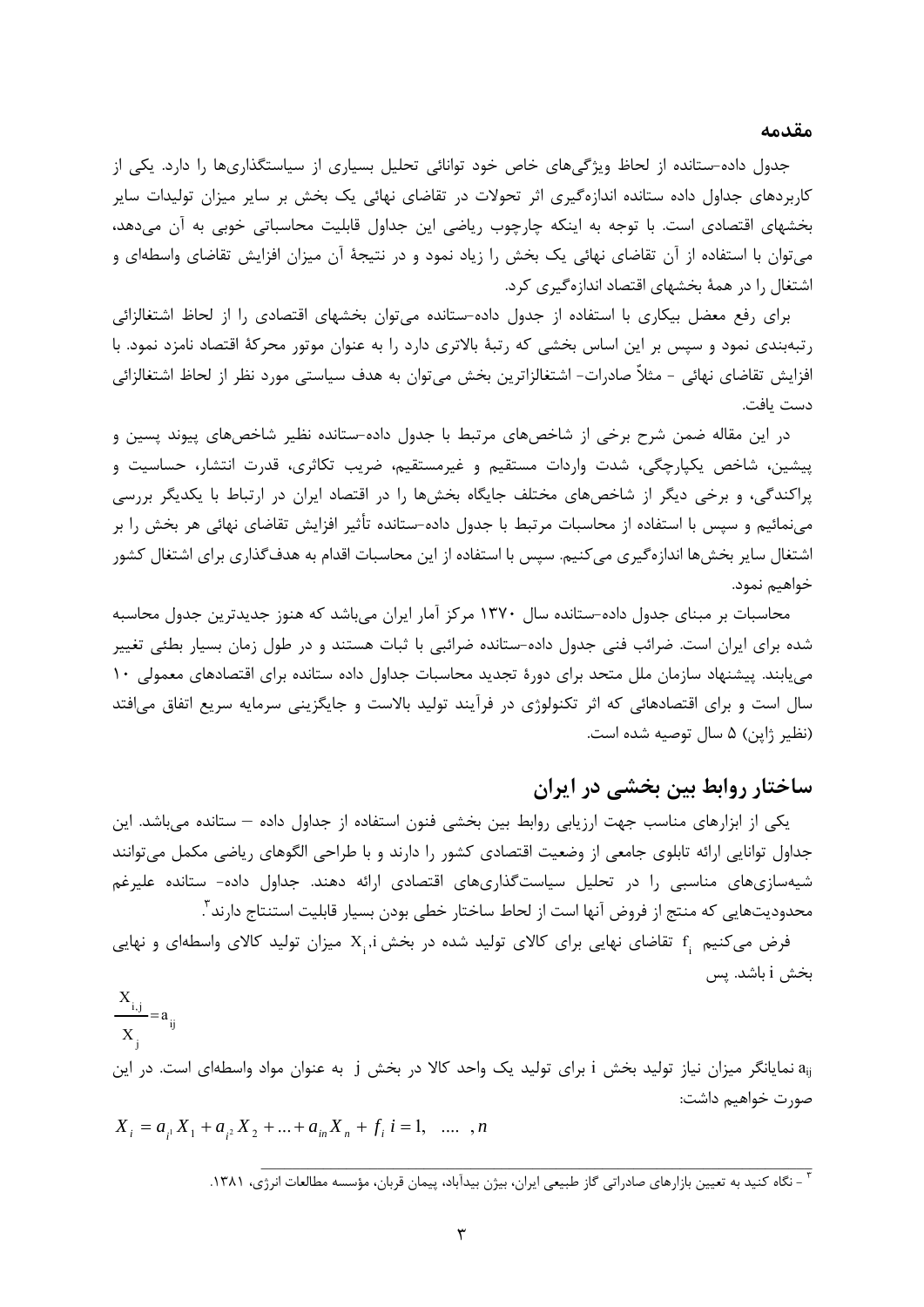و  $X_i$  بيانگر مقدار كالاي توليد شده در بخش i جهت استفاده در بخش j به عنـوان كالاي واسطهاي ميباشد. تقاضای کل شامل تقاضای نهایی  $\mathrm{f_{i}^{}}$  و تقاضای واسطهای  $\mathrm{a_{ij}^{}}X_{\mathrm{j}}$  است. رابطهٔ فوق را با نمادهای ماتریسی مینویسیم:  $8\times1$   $(8\times8)(8\times1)$   $(8\times1)$  $X = AX + F$ 

با حل سيستم معادلات خطي فوق داريم:

#### $X = (I - A)^{-1}F$

 ماتريس معكوس لئونتيف نام دارند. ماتريس ضرايب فني (**A** (فرآيند توليد كل **)A I (<sup>1</sup> A** ماتريس ضرايب فني و اقتصاد را به شكل جريان كالا به داخل و خارج بخش خلاصه ميكند و محتواي داخلي مبادلات بين بخشهاي مختلف را ارائه مينمايد.

اثرات مستقيم، مجموعه پيامدهايي است كه به طور مستقيم بر اثر توليد كالا يا خدمت در يك بخش ايجاد ميشود. اثرات غير مستقيم بر آثاري اتلاق ميشود كه در اثر توليد يك بخش با ايجاد تقاضاهاي ثانويه براي توليدات بخشهاي ديگر در اقتصاد ايجاد ميگردد. لذا با افزايش تقاضاي نهايي در يك بخش اشتغال مستقيم و غيرمستقيم نيز در كليه بخشهاي اقتصاد افزايش مييابد.

ضرايب ماتريس معكوس لئونتيف **"(I-A**) اثرات مستقيم وغير مستقيم بر دادهها و توليد بخشهاى اقتصاد را در صورت تغير تقاضاي نهايي نشان ميدهد. ضرايب ماتريس اخير در مقايسه با ضرايب ماتريس **A** ارتباط بين بخشهاي اقتصاد كشور را به نحو بهتر و جامعتري تحليل مينمايد.

آخرين جدول داده – ستانده موجود براي اقتصاد ايران توسط مركز آمار ايران براي سال 1370 تهيه و تنظيم گرديده است. اين جدول 78× 78 بخشي است و بزرگي آن باعث افزايش حجم محاسبات و پيچيده شدن تحليلها ميگردد، از اين رو به منظور سادهتر شدن تجزيه و تحليلها و كاستن از محاسبات اضافي مبادرت به تجميع جدول مزبور نموديم و در اين راستا بخشهايي از جدول داده – ستانده را كه از اهميت خاصي برخوردار بودند، با هم ادغام نموده و بخشهاي ادغام شده را در هر طبقهبندي با نام بخشي كه از اهميت بيشتري برخوردار ميباشد، معرفي مينمائيم. در اين خصوص با استفاده از ماتريس پيش ضرب، ماتريس قبل از تجميع و ماتريس پس ضرب نهايتاً . 4 ماتريس تجميع شده به دست آمده است

شاخص پيوند پيشين (Forward linkage) براي هر بخش از نسبت تقاضاي واسطهاي بخش به كل تقاضاي آن بخش محاسبه مي شود.<sup>۵</sup> لذا داريم:

$$
FL = \frac{D\ddot{\phi} + D\dot{\phi}}{2}
$$

اين شاخص نشان ميدهد كه چند درصد از محصولات بخش مورد نظر به عنوان تقاضاي واسطهاي مورد تقاضاي ساير بخشها قرار ميگيرد. هر چه توليدات يك بخش در ساير بخشهاي اقتصاد به عنوان نهادههاي واسطهاي بيشتر مورد استفاده قرار گيرد، شاخص پيوند پيشين (FL (آن بخش نيز بيشتر خواهد بود و ميتوان گفت كه رشد بخش مورد نظر از رشد ساير بخشهاي اقتصاد بيشتر تأثير ميپذيرد.

<sup>&</sup>lt;del>.</del><br>\* - براي جزئيات محاسبه نگاه كنيد به: بيدآباد، بيژن و پيمان قرباني، تعيين بازارهاي صادراتي گاز طبيعي ايران، فصل پنجم، مؤسسه مطالعات انرژي. .1381

<sup>&</sup>lt;sup>ه</sup> – اسفندياري، علي اصغر، (١٣٧٧)، «تشخيص صنايع كليدي بر مبناي شاخص پيوندهاي فراز و نشيب در اقتصاد ايران، با استفاده از جدول داده – ستانده سال 1365»، مجله برنامه وبودجه، شماره ،25 ،26 ص .3-40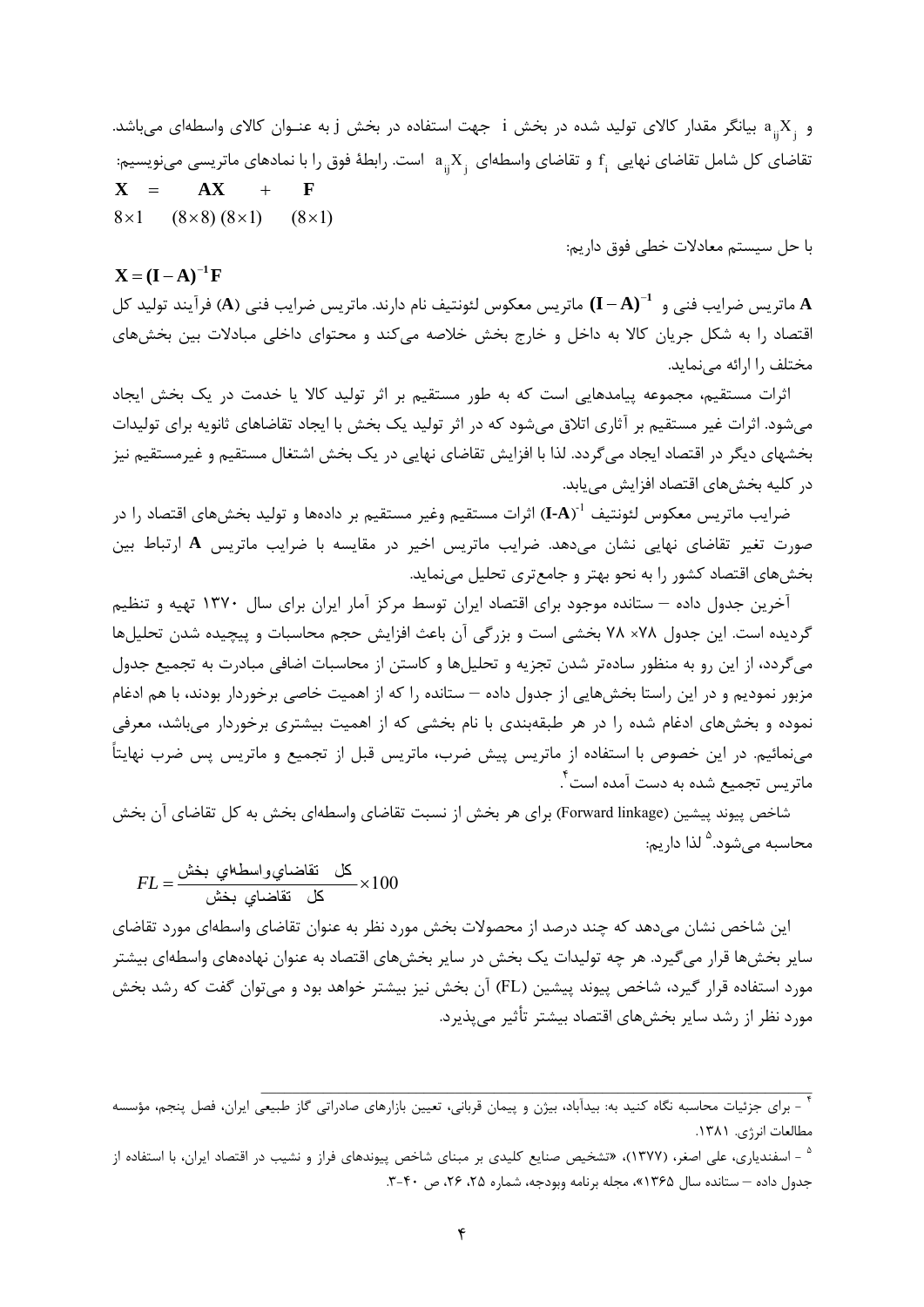در شاخص 1 جدول (1) شاخص پيوند پيشين بخشهاي 22 گانه اقتصاد كشور ارائه شده است. مقدار شاخص پيوند پيشين نشان ميدهد كه اگر 100 ريال تقاضاي نهايي در كل اقتصاد كشور افزايش يابد توليد بخش مورد نظر به ميزان FL ريال افزايش خواهد يافت يعني به عبارت ديگر FL درصد از توليدات بخش مزبور به عنوان نهاده واسطه در ساير بخشهاي اقتصادي كشور مورد استفاده قرار ميگيرد.

شاخص پيوند پسين (Backward Linkage) براي هر بخش از نسبت جمع هزينههاي واسطهاي بخش بر كل ستانده بخش محاسبه ميشود.

$$
BL = \frac{\text{mink} \pm \text{mink}}{\text{d}\Omega} \times 100
$$

اين شاخص ميزان وابستگي هر بخش را با بخشهاي ديگر نشان ميدهد و بيان ميدارد كه بخش مورد نظر براي هر واحد توليد چه مقدار از محصولات ساير بخشها را به عنوان نهادههاي واسطهاي مصرف ميكند. با استفاده از جدول داده – ستانده 22 بخشي اين شاخص براي بخشهاي مختلف اقتصادي محاسبه و در شاخص 2 جدول (1) منعكس ميباشد. بر اساس اين جدول صنايع غذايي در رتبه اول و بخش نفت خام و گاز طبيعي رتبه آخر قرار دارد. شاخصهاي پيشين و پسين مكمل يكديگرند. براي بدست آوردن برآوردي صحيح از ميزان يكپارچگي يك بخش در تعامل اقتصادي با اقتصاد كشور ميتوان از ميانگين دو شاخص مزبور استفاده نمود.

$$
DBFL = \frac{BL + FL}{2}
$$

كه در آن DBFL، ضريب يكپارچگي ميباشد.

بر اساس ضرايب پسين و پيشين ضريب يكپارچگي براي بخشهاي مختلف محاسبه و در شاخص 3 جدول (1) آمده است. همانگونه كه ملاحظه ميشود بخش محصولات اساسي فولاد و ذوب آهن در مرتبه اول و بخش نفت خام و گاز طبيعي در مرتبه آخر قرار دارند.

شاخص شدت واردات مستقيم نسبت واردات مستقيم هر بخش را به توليد همان بخش نشان ميدهد. از طريق اين شاخص ميتوان پيبرد كه چند درصد از توليدات يك بخش را واردات تشكيل ميدهد. براي محاسبه اين شاخص از فرمول زير استفاده مينمائيم:

$$
j \stackrel{\text{(1)}{def}}{=} \text{ since } j
$$

همانگونه كه در شاخص 4 جدول (1) ملاحظه ميشود، از نظر شاخص شدت واردات مستقيم، بخش صنايع ماشينآلات و تجهيزات با شاخصي معادل 1/39 در مقام اول و بخش ساختمان با رقمي نزديك به صفر در مقام آخر قرار دارد. بر خلاف شاخصهاي قبلي هر چه اين شاخص كمتر باشد، بخش از خودكفايي بيشتري برخوردار است.

شاخص شدت واردات واسطهاي نسبت واردات واسطهاي هر بخش را به توليد همان بخش نشان ميدهد. از طريق اين شاخص ميتوان پي برد كه چند درصد از توليدات يك بخش را واردات واسطهاي تشكيل ميدهد. به اين منظور لازم است جهت محاسبه اين شاخص از فرمول زير استفاده نمود:

$$
j\omega
$$
واسط
$$
j\omega
$$
توليد بخش
$$
j\omega
$$
توليد بخش
$$
j\omega
$$
توليد بخش
$$
j\omega
$$

شاخص 5 جدول (1) اين شاخص را براي بخشهاي 22 گانه ارائه ميدهد. از نظر شاخص شدت واردات واسطهاي، بخش آلومينيم و ساير محصولات اساسي فلزات غيرآهني در مقام اول و بخش نفت خام و گاز طبيعي در رتبه آخر قرار دارد.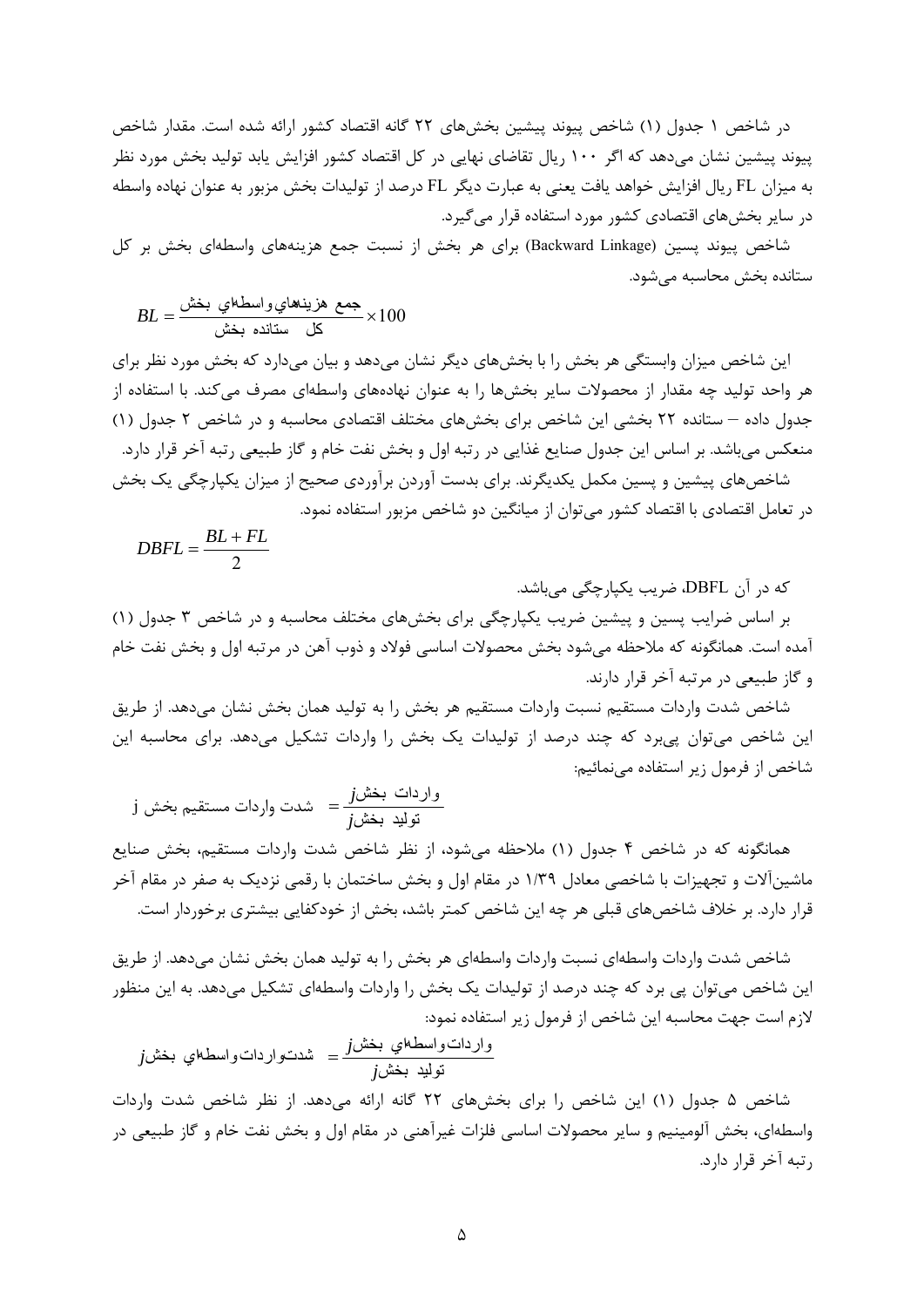شاخص ضريب تكاثري نيز به نوعي موقعيت و جايگاه بخش را در اقتصاد كشور و در ارتباط با ساير بخشها نشان ميدهد. جمع ستوني ماتريس معكوس لئونتيف ميباشد. از آنجايي كه ماتريس معكوس لئونتيف **]A I [<sup>1</sup>** ارتباط مستقيم و غيرمستقيم بخشهاي اقتصادي را نشان ميدهد، عنصر رديف i و ستون j در اولين ماتريس در واقع ارزش نهادههاي مستقيم و غيرمستقيم مورد نياز براي توليد يك واحد از محصول بخش j را نشان ميدهد. جمع ستوني عناصر اين ماتريس متناظر با هر بخش، نشان ميدهد كه تأثير تجمعي افزايش يك واحد توليد بخش مورد نظر بر توليدات ساير بخش ها به چه ميزان است و افزايش يك واحد توليد آن چه تأثيري بر ساير بخشهاي اقتصادي ميگذارد. هر چه ميزان اين تأثير بيشتر باشد، بخش مورد نظر از قدرت درآمدزايي بالاتري در اقتصاد برخوردار است. و به عبارتي ميتوان آن بخش را جزء بخشهاي پيشرو و موتور محركه اقتصاد قلمداد نمود.

شاخص 6 جدول (1) ضريب تكاثري را براي بخشها نشان ميدهد. همانگونه كه ملاحظه ميشود بالاترين ضريب مربوط به بخش آلومينيم و ساير محصولات اساسي فلزات غيرآهني (2/52) ميباشد. يعني يك واحد افزايش در تقاضاي نهايي اين بخش، توليد در كل اقتصاد را 2/52 واحد افزايش ميدهد. كمترين شاخص نيز مربوط به بخش نفت خام و گاز طبيعي ميباشد. هرچه يك بخش به دليل نيازش به دادههاي واسطهاي ساير بخشها، با بخشهاي ديگر اقتصاد ارتباط بيشتري داشته باشد، ضريب تكاثري آن بيشتر است.

شاخص قدرت انتشار، شدت انتشار اثر افزايش يك واحد تقاضاي نهايي هر بخش را بر توليد ساير بخشهاي اقتصاد اندازهگيري ميكند. هر چه شاخص قدرت انتشار براي بخشي بيشتر باشد، آن بخش تأثير بيشتري بر رشد ساير بخشهاي اقتصادي خواهد داشت. شاخص (P (قدرت انتشار به شكل زير تعريف ميشود:

$$
P = \frac{n \sum_{j=1}^{n} b_{ij}}{\sum_{i=1}^{n} \sum_{j=1}^{n} b_{ij}} = \frac{\frac{1}{\sum_{i=1}^{n} b_{ij}}}{\sum_{j=1}^{n} b_{ij}}
$$

*n*

*n*

عناصر ماتريس معكوس لئونتيف و n تعداد بخشها ميباشد. اين شاخص، شاخص پيوند پيشين نرمال نيز  $\mathrm{b}_{\mathrm{ij}}$ نامیده میشود، که حاصل تقسیم متوسط ضرایب بخش j یعنی  $\frac{1}{n}\sum\limits_{j=1}^n b_{ij}$  بر متوسط ضرایب کل اقتصاد یعنی 1

$$
\text{and} \quad \sum_{n=1}^{n} \left( \sum_{i=1}^{n} \sum_{j=1}^{n} b_{ij} \right)
$$

هر چه شاخص P بزرگتر از يك باشد، به اين مفهوم است كه تأثيرگذاري اين بخش بر ساير بخشها از ميانگين بخشهاي اقتصادي كشور بيشتر، و پايينتر از يك بودن آن بيانگر كمتر بودن اثر بخش مزبور نسبت به ميانگين ساير بخشها ميباشد. شاخص 7 جدول (2) مقادير شاخص انتشار را نشان ميدهد. از لحاظ اين شاخص بخش آلومينيم و ساير محصولات اساسي فلزات غيرآهني در رتبه اول و بخش نفت خام و گاز طبيعي در رتبه آخر قرار دارد.

شاخص حساسيت مكمل شاخص انتشار است هر چه بخشي براي بخشهاي ديگر، داده بيشتري توليد كند شاخص حساسيت آن بيشتر ميشود. اين شاخص از طريق فرمول زير محاسبه ميگردد:

$$
q = \frac{n \sum_{i=1}^{n} b_{ij}}{\sum_{i=1}^{n} \sum_{j=1}^{n} b_{ij}} = \frac{\frac{1}{\prod_{i=1}^{n} b_{ij}}}{\sum_{j=1}^{n} b_{ij}}
$$

ناصر ماتريس معكوس لئونتيف و n = تعداد بخشها ميباشد. هر چه يک بخش براي بخشهاي ديگر، دادهٔ  $\rm b_{ij}$ بيشتري توليد كند شاخص حساسيت آن بيشتر ميشود. اين شاخص، شاخص پيوند پسين نرمال شده نيز نام دارد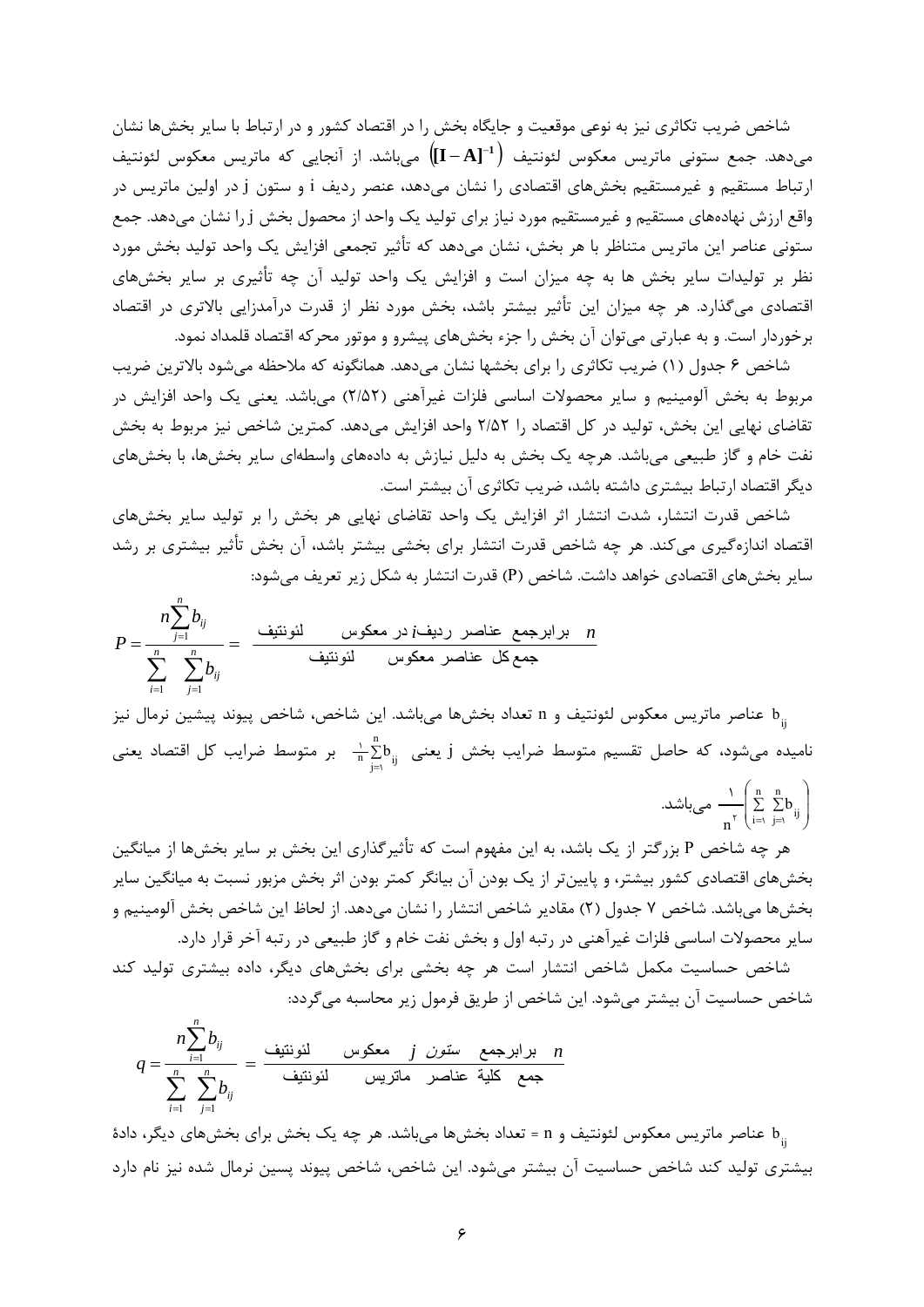$$
\frac{1}{n^2}\Biggl(\sum_{i=1}^n\sum_{j=1}^n b_{ij}\Biggr)
$$
ه جاصل تقسيم متوسط فرایب کل اقتصاد یعنی 
$$
\frac{1}{n}\sum_{i=1}^n b_{ij}
$$

است. چنانچه شاخص حساسيت بخش بالا باشد به اين معني است كه اين بخش تأثيرپذيري زيادي از رشد ساير بخشهاي اقتصادي دارد، يعني رشد ساير بخشها باعث رشد اين بخش ميشود، زيرا تقاضاي ساير بخشهاي اقتصاد به دادههاي واسطهاي را تأمين مينمايد. به عبارت ديگر در صورت عدم رشد اين بخش، نهادههاي واسطهاي مورد نياز ساير بخشها به ميزان لازم توليد و عرضه نميگردد و نتيجتاٌ ساير بخشها دچار تنگنا خواهند شد.

شاخص 8 جدول (2) مقادير شاخص حساسيت را براي بخشهاي مختلف اقتصاد ايران، نشان ميدهد. همانگونه كه ملاحظه ميشود، بخش صنايع شيميايي و لاستيك در مرتبه اول و بخش سيمان در مرتبه آخر قرار دارد.

بر اساس شاخصهاي قدرت انتشار (آثار نخستين، اعم از مستقيم و غيرمستقيم) و شاخص حساسيت (آثار دومين) ميتوان اولويت بخشهاي مختلف را تعيين نمود. بديهي است بخشهاي با p و q بالا داراي جايگاهي برتر و توانايي بالاتر در دروني كردن نظام توليد و فرآيند توليدي ميباشند.

شاخصهاي پيشين نرمال (قدرت انتشار) و پسين نرمال (حساسيت) ميتوانند بزرگتر از يك باشند، اما پيوندهاي مزبور ممكن است در نتيجه ارتباط يك بخش با شمار اندكي از بخشها حاصل شده ابشد. به عبارت ديگر پيوندهاي پسين و پيشين نرمال در يك بخش ممكن است به طور نسبتاً مساوي و متعادل با بخشهاي ديگر حاصل نشده باشند. شاخصهاي زير براي رفع اين نقص ارائه شدهاند. شاخص تغييرات براي پيوند پيشين نرمال:

$$
FV_i = \sqrt{\frac{\frac{1}{n-1} \sum_{j=1}^{n} \left( b_{ij} - \frac{1}{n} \sum_{j=1}^{n} b_{ij} \right)}{\frac{1}{n} \sum_{j=1}^{n} b_{ij}}}
$$

همچنين شاخص تغييرات براي پسين نرمال به صورت زير محاسبه ميشود:

$$
BV_i = \sqrt{\frac{\frac{1}{n-1} \sum_{i=1}^{n} \left( b_{ij} - \frac{1}{n} \sum_{i=1}^{n} b_{ij} \right)}{\frac{1}{n} \sum_{i=1}^{n} b_{ij}}}
$$

حال اگر اين شاخصها را بر ميانگين آنها تقسيم نماييم خواهيم داشت:

| $\mathbf n$<br>FV<br>$n^{i=1}$ | شاخص پراکندگی پیشین: |
|--------------------------------|----------------------|
| BV<br>BV<br>$n^{j=1}$          | شاخص پراکندگی پسین:  |

هر چه شاخصهاي پراكندگي پيشين و پسين كوچكتر باشند، بخش مورد نظر از وضعيت مستحكمتري در ارتباط با بخشهاي بعد از خود و قبل از خود دارد. ستونهاي 9 و 10 جدول (2) شاخصهاي پراكندگي پيشين و پسين نرمال را در خصوص بخشهاي 22 گانه نشان ميدهند. شاخص پراكندگي پسين، بخش آلومينيم و ساير محصوات اساسي فلزات غير آهني بيشترين مقدار و بخش خدمات بازرگاني كمترين مقدار را دارد. هر چه BS كوچكتر از يك باشد، نشانگر آن است كه پيوند پسين اين بخش با ديگر بخشهاي اقتصادي بطور نسبتاً مساوري توزيع شده است و برعكس هر چه بزرگتر از يك باشد، نشانگر آن است كه پيوند پسين بخش مزبور در نتيجه ارتباط با شمار اندكي از بخشها است. بخش آلومينيم و ساير محصولات اساسي فلزات غيرآهني داراي بزرگترين شاخص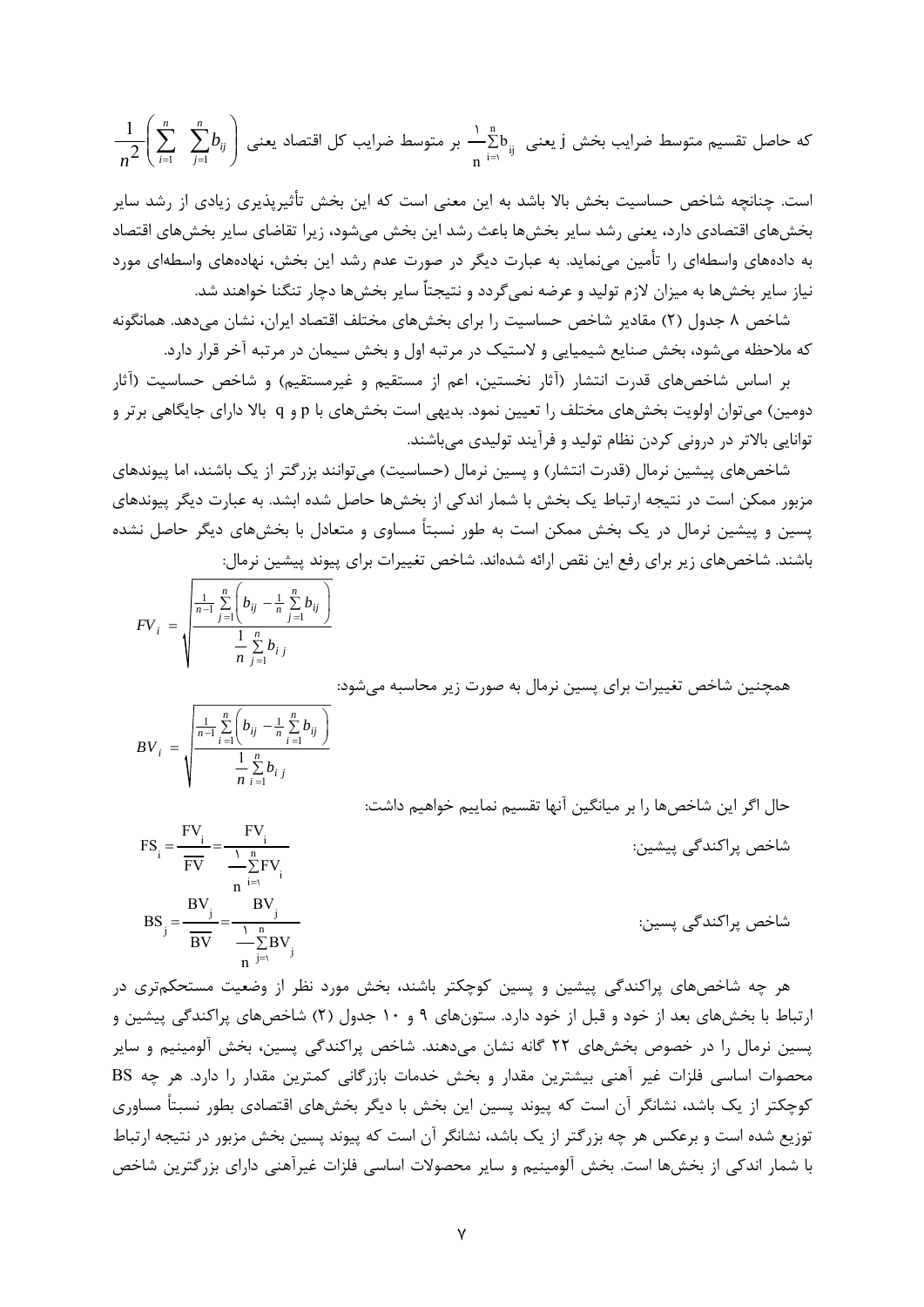پراكندگي پيشين و بخش ساختمان داراي كوچكترين شاخص پراكندگي پيشين ميباشد. هر چه FS كوچكتر از يك باشد حكايت از آن دارد كه پيوند پيشين بخش مورد نظر بطور متوازن و نسبتاً مساوي (در مقايسه با ساير بخشها) توزيع شده است و هر چه FS بزرگتر از يك باشد حكايت از آن دارد كه پيوند پيشين بخش به صورت نامتوازن توزيع شده و در ارتباط اين بخش با تعداد اندكي از بخشها است.

در مجموع چنانچه شاخص P بزرگتر يا مساوي يك و شاخص BS كوچكتر از يك باشد، بخش j از نظر پيوند پسين، بخش مطلوب يا كليدي به شمار آورد. همچنين اگر شاخص q بزرگتر يا مساوي يك و FS كوچكتر از يك <sup>6</sup> باشد بخش <sup>i</sup> از نظر پيوند پيشين بخش مهم و كليدي به شمار ميآيد (بولمر 1982).

همانگونه كه عنوان شد در عمل شاخصهاي قدرت انتشار و حساسيت جهت تعين كليدي بودن بخشها استفاده ميشوند. ليكن اگر سياست سرمايهگذاري بخشي صرفاً بر مبناي تعيين و شناسايي پيوندهاي پيشين و پسين متعارف و مستقل از نقش واردات واسطهاي در شريانهاي اقتصاد داخلي تعيين گردد، در اين صورت احتمال دارد كه پيوندهاي پيشين و پسين بالاي اين بخش ها بيشتر ناشي از نيازهاي واردات واسطهاي باشد و نه به خاطر توليدات داخلي <sup>۷</sup> لذا محور قراردادن اين نوع بخشها در واقع زمينه افزايش واردات واسطهاي را به منظور ايجاد پيوندهاي متقابل بين بخشها بوجود ميآورد. از اين رو مناسبتر آن است كه شاخصهاي قدرت انتشار (پيشين نرمال) و حساسيت (پسين نرمال) را پس از حذف تأثير واردات از ماتريس معكوس لئونتيف و با استفاده از ماتريس معكوس داخلي لئونتيف <sup>1</sup> **<sup>I</sup> <sup>A</sup>***d* .نماييم محاسبه

شاخصهاي 11 و 12 جدول (2) شاخصهاي قدرت انتشار و حساسيت محاسبه شده بر اساس ماتريس معكوس لئونتيف توليد داخلي را نشان ميدهد. براي به دست آوردن ماتريس معكوس لئونتيف داخلي واردات واسطهاي را از اعداد ناحيه اول جدول داده – ستانده كسر نموده و ماتريس توليدات داخلي را به دست ميآوريم و سپس <sup>1</sup> را محاسبه كنيم. همانگونه كه ارقام نشان ميدهد شاخص انتشار پس از حذف تأثير واردات در **A***d* **I** مي خصوص بخش صنايع غذايي از ساير بخشها بالاتر است و بخش نفت خام و گاز طبيعي كمترين مقدار شاخص را دارد. در جدول شاخص حساسيت بخشهاي مختلف پس از حذف تأثير واردات نيز مشاهده ميشود كه بخش كشاورزي در رتبه اول و بخش سيمان در رتبه آخر قرار دارند. اين در حالي است كه قبل از حذف تأثير واردات، بخش كشاورزي در مرتبه دوم و بخش سيمان در مرتبه آخر قرار داشت.

ء<br>\* - جهانگرد، اسفنديار، (١٣٧٧)، شناسايي فعاليتهاي كليدي اقتصاد ايران در قالب يک برنامه توسعه اقتصادي، مجله برنامه و بودجه شماره 31 و .32

<sup>-</sup> بانويي، علي اصغر، يوسفي، محمدرضا، ورمزيار، حسين (١٣٧٧) «بررسي روششناسي پيوندهاي پسين و پيشين و تعيين محتواي واردات بخشهاي اقتصادي ايران»، مجله برنامه و بودجه، شماره ،33 ص .88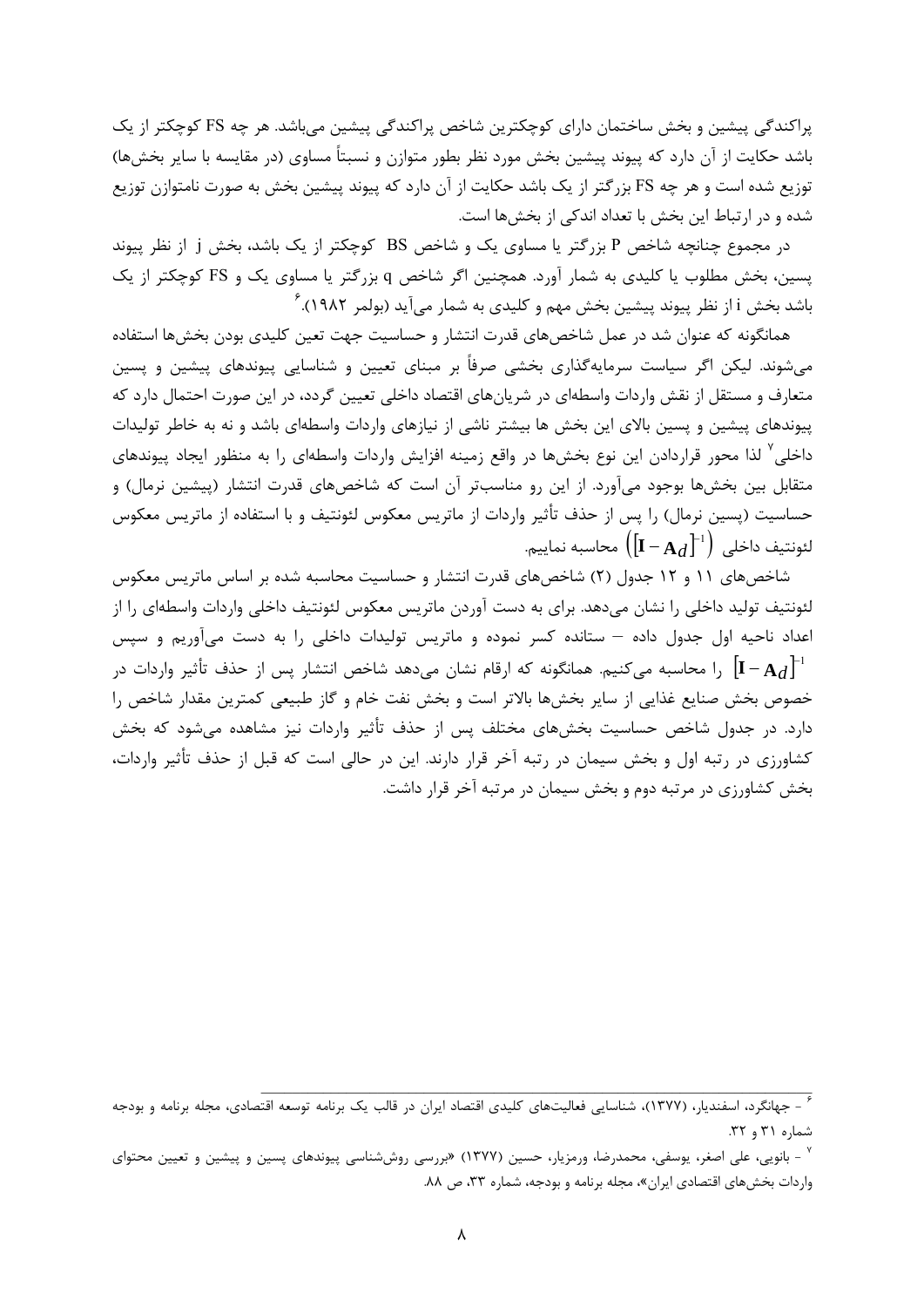| ۶                               | ۵                                                       | ۴                                                  | ٣                                       | ٢                                  | ١                                         | شماره شاخص                                  |                       |
|---------------------------------|---------------------------------------------------------|----------------------------------------------------|-----------------------------------------|------------------------------------|-------------------------------------------|---------------------------------------------|-----------------------|
| ضريب تكاثرى                     | شدت واردات<br>واسطهای                                   | شدت واردات<br>مستقيم                               | یکپارچگی                                | پيوند پسين                         | پيوند پيشين                               | نام شاخص<br>نام بخش                         | شماره بخش             |
| $1/\Delta$ ۶                    | $\cdot/\cdot$ ۳۹۹                                       | $\cdot$ / $\cdot$ $\uparrow$ $\uparrow$ $\uparrow$ | 49/                                     | $\mathbf{r} \mathbf{r}/\mathbf{r}$ | 901                                       | كشاورزى                                     | 1                     |
| $\mathcal{N} \cdot \mathcal{Q}$ | $\cdot/\cdot\cdot$ ٢۶                                   | $\cdot/\cdot\cdot\cdot$                            | $Y/\lambda$                             | $\mathbf{r}/\mathbf{r}$            | $\mathbf{Y}/\mathbf{Y}$                   | نفت خام و گاز طبیعی                         | $\mathbf{r}$          |
| $1/\mathbf{r}$ .                | $\cdot/\cdot$ $\uparrow\uparrow\cdot$                   | .7158                                              | $\Delta$ \/9                            | 19/7                               | $\lambda f/\epsilon$                      | معدن                                        | $\mathbf{\breve{v}}$  |
| $\mathbf{Y}/\mathbf{Y}$ .       | $. -F $                                                 | $\cdot$ / $\cdot$ $\vee$ $\vee$ $\vee$             | 410                                     | $V9/\lambda$                       | 19/7                                      | صنايع غذايي                                 | $\pmb{\mathsf{f}}$    |
| 1/9                             | $\cdot/\right) \cdot \right) \cdot$                     | $\cdot$ /۴۱۹                                       | ۶۶۱۴                                    | $\Delta \cdot / \text{K}$          | $\lambda Y/F$                             | صنایع کاغذ و چوب                            | ۵                     |
| 1/97                            | .4920                                                   | .7119                                              | 5.11                                    | $\Delta\Delta/\Upsilon$            | 99/                                       | صنايع چوب                                   | ۶                     |
| $1/Y\Delta$                     | $\cdot/\cdot\cdot\Delta$ ۶                              | $. -F $                                            | 51/1                                    | $\Delta \cdot / \text{K}$          | $\lambda$ ۶/.                             | سيمان                                       | ٧                     |
| 1/FV                            | $.$ $ .$ $575$                                          | $\cdot/\tau$                                       | 55/7                                    | 87/8                               | $\lambda$ 9/ $\lambda$                    | شیشه و محصولات شیشهای                       | ٨                     |
| 1/YY                            | $.$ $\cdot$ $\uparrow$ $\uparrow$ $\uparrow$ $\uparrow$ | $\cdot/\cdot$ ۴۸۴                                  | 549                                     | $f\Delta$                          | $\lambda$ ۴/٣                             | ساير محصولات كانى غيرفلزي                   | $\mathbf{\mathsf{q}}$ |
| 1/9                             | $\cdot/\cdot \wedge$ 97                                 | .799                                               | $\mathfrak{f}\mathfrak{f}/\mathfrak{f}$ | $\Delta\Delta/\Lambda$             | $\Gamma \Lambda / 9$                      | صنايع نساجي و چرم                           | $\backslash$ .        |
| $1/\lambda\Delta$               | .71YV                                                   | $1/\cdot \Lambda$                                  | 55/7                                    | $\Delta Y/1$                       | $Yf/\Delta$                               | صنایع شیمیایی و لاستیک                      | $\setminus$           |
| Y/Y                             | $\cdot/\gamma \cdot \gamma$                             | 1/788                                              | YY/Y                                    | 55/1                               | $\lambda \Upsilon / \Upsilon$             | محصولات اساسي فولاد و ذوب آهن               | $\mathcal{N}$         |
| 1/99                            | $\cdot$ / $\cdot$ 905                                   | $\cdot$ / $\uparrow$ ۴                             | 59/5                                    | 55/7                               | $YY/\Delta$                               | مس و محصولات مسی                            | $\mathcal{N}$         |
| $Y/\Delta$                      | $\cdot$ /٢٧ $\circ$                                     | $\cdot$ /۴ $\wedge$ ۴                              | 817                                     | $Y \setminus / \tilde{Y}$          | $S\Delta/\Delta$                          | آلومينيم و ساير محصولات اساسي فلزات غيرآهني | 16                    |
| $1/\lambda$ 9                   | .780                                                    | $1/\Upsilon\Lambda$ 9                              | YS/Y                                    | $f\Lambda/\tau$                    | $Y\Delta/Y$                               | صنایع ماشین آلات و تجهیزات                  | ۱۵                    |
| 1/54                            | $\cdot$ / $\cdot$ $\Delta$ $\cdot$ $\Delta$             | $  \cdots$                                         | $\Delta\Delta/\Upsilon$                 | $\mathbf{r} \mathbf{q}/\mathbf{r}$ | $Y1/\Delta$                               | آب و برق                                    | ۱۶                    |
| 1/FV                            | $\cdot/\cdot \Delta \cdot \Lambda$                      | $\cdot$ / $\cdot$ $\cdot$ $\cdot$                  | ۳۲/۶                                    | $\mathbf{r}\wedge\mathbf{r}$       | $\upmu$                                   | گاز طبیعی                                   | $\gamma\gamma$        |
| 1/91                            | .71719                                                  | $\cdot/\cdot\cdot\cdot$                            | $\Gamma \Lambda / 9$                    | 4/6                                | $\lambda/\Delta$                          | ساختمان                                     | $\lambda$             |
| $1/\Upsilon$ .                  | $\cdot/\cdot$ $\setminus$ $\uparrow$ $\uparrow$         | $\cdot/\cdot$ $\gamma\gamma$                       | 19/1                                    | $11/\Delta$                        | $\mathbf{Y}\boldsymbol{\cdot}/\mathbf{Y}$ | خدمات بازر گانی                             | 19                    |
| $1/\Delta \mathcal{r}$          | .4.9.4                                                  | $\cdot/\cdot$ $\Delta \Lambda \Upsilon$            | $f \cdot / f$                           | $\Upsilon \Upsilon / \Upsilon$     | Y/Y                                       | خدمات حمل و نقل، انبارداری و ارتباطات       | $\mathsf{r}\cdot$     |
| 1/FV                            | .71119                                                  | $\cdot/\cdot$ 9 $\cdot$ $\circ$                    | $f\Lambda/V$                            | $Y \mathcal{A}/\mathcal{r}$        | 81/7                                      | خدمات مؤسسات مالی، بانک و بیمه              | ۲۱                    |
| $1/\Upsilon$ 9                  | $\cdot/\cdot$ frr                                       | $\cdot/\cdot\cdot\setminus f$                      | 177                                     | $Y \setminus / Y$                  | $f/\mathcal{F}$                           | ساير خدمات                                  | $\tau\tau$            |
| 1/YY                            | $\cdot/\cdot \wedge \Delta \Upsilon$                    | $\cdot$ /۲ $\vee$ $\cdot$ )                        | $f\Lambda/f$                            | $\mathbf{r}$                       | $\Delta \Upsilon/T$                       | متوسط بخشها                                 |                       |

**جدول (1) شاخصهاي محاسبه شده براي بخشهاي 22 گانه جدول داده-ستانده**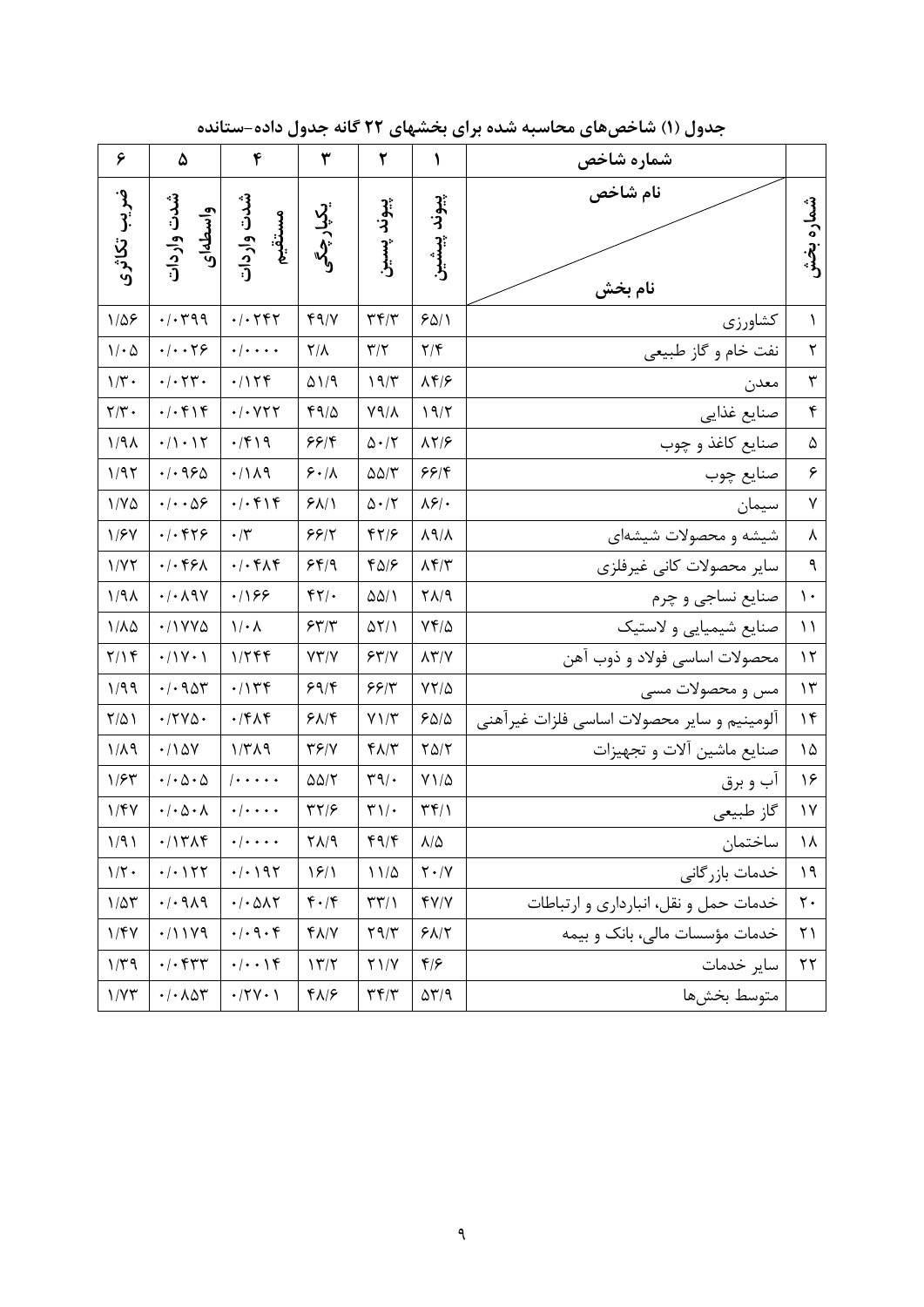| جدول (۲) شاخصهای محاسبه شده برای بخشهای ۲۲ گانه جدول داده-ستانده |  |  |  |
|------------------------------------------------------------------|--|--|--|
|------------------------------------------------------------------|--|--|--|

| $\mathcal{N}$                  | $\mathcal{V}$                   | $\mathcal{N}$                           | ٩                                  | ٨                               | ٧                      | شماره شاخص                                  |                            |
|--------------------------------|---------------------------------|-----------------------------------------|------------------------------------|---------------------------------|------------------------|---------------------------------------------|----------------------------|
| حساسيت پس از<br>حذف اثر واردات | حذف اثر واردات<br>انتشار پس از  | پراکندگی<br>پېشىن                       | پراکندگی پسین                      | حساسيت                          | انتشار                 | نام شاخص<br>نام بخش                         | شماره بخش                  |
| $1/\lambda$                    | $\cdot$ /98                     | 1/1184                                  | .19909                             | 1/50                            | $\cdot$ /9 $\cdot$     | كشاورزي                                     | $\lambda$                  |
| $\cdot$ /Y $\mathcal F$        | $\cdot$ /۶۹                     | $1/\cdot \lambda$ ۶۴                    | .79987                             | $\cdot$ /۶۹                     | $\cdot$ /۶ $\cdot$     | نفت خام و گاز طبیعی                         | $\mathbf{\mathsf{Y}}$      |
| $1/7\Lambda$                   | $\cdot/\lambda\mathbf{Y}$       | .19YAN                                  | $\cdot/\lambda$                    | 1/77                            | $\cdot$ / Y $\Delta$   | معدن                                        | $\mathbf{\breve{v}}$       |
| $\cdot/\lambda\lambda$         | 1/FY                            | $1/\cdot \cdot f$                       | $1/\cdot 7\lambda$ 9               | $\cdot/\lambda \cdot$           | 1/TT                   | صنايع غذايي                                 | $\pmb{\mathsf{f}}$         |
| $\cdot/\lambda\lambda$         | $1/\cdot f$                     | 1/2197                                  | $1/\cdot Y$                        | $\cdot$ /9)                     | $1/\cdot f$            | صنایع کاغذ و چوب                            | ۵                          |
| $\cdot$ / $\vee\uparrow$       | 1/11                            | $\cdot$ /9 $\cdot$ ) $\vee$             | 1/1197                             | $\cdot$ / $\mathcal{F}$ Y       | $1/\sqrt{ }$           | صنايع چوب                                   | $\varphi$                  |
| $\cdot$ /۶۹                    | 1/11                            | $\cdot/\Lambda \Upsilon \Upsilon \cdot$ | $1/14Y\Delta$                      | $\cdot$ / $\mathcal{S}$ $\cdot$ | 1/2                    | سيمان                                       | ٧                          |
| $\cdot$ /Y $\epsilon$          | $1/\cdot 7$                     | .79711                                  | 1/19AT                             | $\cdot$ /۶۸                     | .199                   | شیشه و محصولات شیشهای                       | $\pmb{\lambda}$            |
| $\cdot/\Lambda f$              | $\mathcal{N} \cdot \mathcal{Q}$ | $\cdot$ /1095                           | .79197                             | $\cdot$ / $\vee \uparrow$       | $\cdot$ /99            | سایر محصولات کانی غیرفلزی                   | $\mathbf{\mathsf{q}}$      |
| .44                            | 1/19                            | $1/\cdot 9 \cdot 7$                     | $1/\Upsilon \cdot 50$              | $\cdot$ /9)                     | 1/19                   | صنايع نساجي و چرم                           | $\mathcal{N}$              |
| 1/1Y                           | $\cdot$ /9 $\vee$               | 1/1.70                                  | $\cdot/\lambda$                    | 1/YY                            | $1/\cdot 5$            | صنایع شیمیایی و لاستیک                      | $\lambda$                  |
| $\cdot$ /9 $\circ$             | 1/17                            | 1/1.57                                  | 1/0.944                            | 1/7f                            | 1/TT                   | محصولات اساسي فولاد و ذوب آهن               | $\ensuremath{\mathcal{N}}$ |
| $\cdot$ / $\vee\uparrow$       | 1/19                            | .79047                                  | 111480                             | .199                            | 1/19                   | مس و محصولات مسی                            | $\mathcal{N}$              |
| $\cdot/\lambda$ ۶              | 1/29                            | $1/\Upsilon \Delta \Upsilon \Lambda$    | $1/\mathfrak{f}\cdot \mathfrak{S}$ | 1/15                            | 1/FQ                   | آلومينيم و ساير محصولات اساسي فلزات غيرآهني | $\gamma$                   |
| $\cdot$ /91                    | $\cdot$ /91                     | .7979V                                  | $\cdot/\lambda\lambda\cdot\lambda$ | 1/15                            | $1/\cdot$ 9            | صنایع ماشین آلات و تجهیزات                  | ١۵ $\delta$                |
| 1/17                           | $\cdot$ /99                     | 1/190                                   | .79057                             | $1/\cdot 7$                     | $\cdot$ /9 $\circ$     | آب و برق                                    | ۱۶                         |
| $\cdot/\gamma$ ۴               | $\cdot/\lambda$ 9               | $\cdot$ /9 $\cdot$ $\wedge$ $\Delta$    | $1/\cdot 7\lambda \cdot$           | $\cdot$ /20                     | $\cdot/\Lambda f$      | گاز طبیعی                                   | $\backslash\!\!\vee$       |
| $\cdot$ /YV                    | $1/\cdot 7$                     | $\cdot/\lambda\cdot\Delta$              | $1/\cdot \cdot \Delta \tau$        | $\cdot$ /۶۸                     | $1/\lambda$ .          | ساختمان                                     |                            |
| $1/\Delta\Upsilon$             | $\boldsymbol{\cdot}$ /<br>YV    | $1/\cdot 7 \cdot 7$                     | 19971                              | 1/FV                            | $\cdot$ /۶۹            | خدمات بازرگانی                              | $\lambda$                  |
| $1/\Delta\Delta$               | $\cdot/\lambda\mathrm{V}$       | 1/17A <sub>0</sub>                      | $\cdot$ / $V$ $\tau$ $\tau$ $\tau$ | $1/\Delta \mathcal{r}$          | $\cdot/\lambda\lambda$ | خدمات حمل و نقل، انبارداری و ارتباطات       | $\mathsf{r}$ .             |
| $\cdot/\lambda$                | $\cdot/\Lambda \Upsilon$        | $1/\cdot$ $\tau$ $\lambda$ $\gamma$     | $1/\cdot \Delta$ ۶۷                | $\cdot$ / $\vee$ 9              | $\cdot/\lambda\Delta$  | خدمات مؤسسات مالی، بانک و بیمه              | $\uparrow$ )               |
| $1/\cdot \Lambda$              | $\cdot/\Lambda f$               | .798A                                   | $\cdot/\lambda$ ) 95               | $1/\cdot$                       | $\cdot/\lambda \cdot$  | ساير خدمات                                  | $\tau\tau$                 |
| $1/\cdot$                      | $1/$ .                          | $1/$                                    | $1/$                               | $1/\cdot$                       | $1/\cdot$              | متوسط بخشها                                 |                            |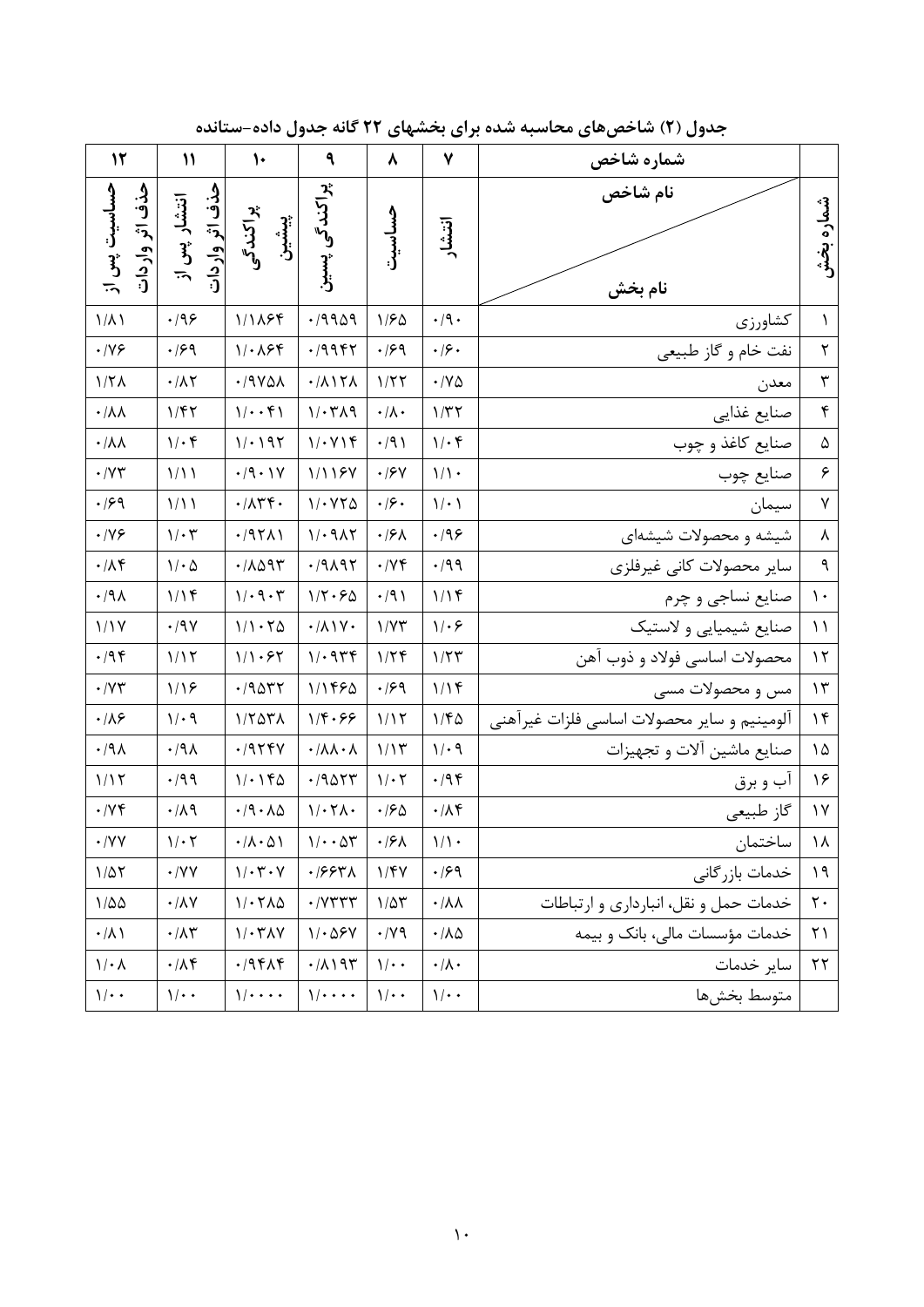اگر بخشها را بر حسب پيوندهاي پسين و پيشين و با توجه به مقدار ضرايب آنها ردهبندي نماييم، چهار گروه از فعاليتهاي مختلف به دست ميآيند.

| ستانده               | \≤ پيوند پيشين    | \> پيوند پيشين    |
|----------------------|-------------------|-------------------|
| داده                 | كالاهاى واسطه     | کالاهای نهایی     |
| اح پيوند پسين $\geq$ | گروه اول:         | گروه دوم:         |
| كالاها               | توليد واسطهاى     | تولید نهایی       |
| \> پيوند پسين        | گروه سوم:         | گروه چهارم:       |
| كالاهاى اوليه        | توليد واسطه اوليه | تولید نهایی اولیه |

**جدول (3) ردهبندي نظام توليدي اقتصاد** 

بر اساس پيوندهاى پسين و پيشين اقتصاد به چهار گروه تقسيم مىگردد. اين طبقهبندى<sup>^</sup> چهارتايى شامل توليدات اوليه واسطهاى،<sup>۹</sup> توليدات واسطهاى، `` توليدات نهايى'` توليدات نهايى اوليه<sup>۱۲</sup> است. اگر پيوندهاى پسين و پيشين هر دو بزرگتر از يك باشند بخش مربوطه در گروه توليد كالاهاي واسطهاي قرار ميگيرد و از اين لحاظ اهميت توليدي ويژهاي خواهد يافت. اگر هر دوي اين شاخصها كمتر از يك باشند بخش مربوطه از لحاظ مصرفي اهميت بالاتري خواهد داشت. اگر شاخص پسين كمتر از يك باشد و پيشين بيش از يك، بخش مربوطه توليداتش واسطهاي اوليه است به اين معني كه توليدات واسطهاي وي براي ديگر بخشها استفاده ميشود ولي خود چندان از توليدات ديگر بخشها استفاده نخواهد كرد. و بلعكس، اگر شاخص پيشين بزرگتر از يك و شاخص پسين كوچكتر از يك باشد، بخش مزبور در مراحل انتهائي فرآيندهاي توليد قرار دارد و محصولات توليدي آن بخش بيشتر مصرفي خواهد بود. هيرشمن (1985) بيشترين اولويت را به بخشهايي داده كه به ترتيب داراي بيشترين پيوند پسين و كمترين پيوند پيشين باشند. يعني بيشترين اولويت را كالاهاي واسطهاي و كمترين اولويت را كالاهاي اوليه نهايي دارند. بنابراين بيشترين اولويت به گروه اول (توليد واسطهاي) و كمترين اولويت به گروه چهارم (توليد نهايي اوليه) داده ميشود.

استفاده از شاخصهاي فوقالذكر به تنهايي به دليل مسئله موزون و غيرموزون توزيع شدن نهادههاي واسطه در تعيين صنايع و فعاليتهاي كليدي كافي نيست. لذا به ردهبندي بخشها از نظر شاخص پراكندگي پسين و پيشين ميپردازيم. در اين راستا، از بعد اثر رشد متوازن و غيرمتوازن توليد بر ديگر بخشها نظام توليدي، به چهار گروه زير تقسيم ميگردد:

<sup>۸</sup> – اسفندياري، علي اصغر (۱۳۷۷)، «تشخيص صنايع كليدي بر مبناي شاخص پيوندهاي فراز و نشيب در اقتصاد ايران با استفاده از جدول داده – ستانده سال 1365»، مجله برنامه و بودجه، شماره 25 و .26

9 - Intermediate Primary.

 $<sup>11</sup>$ - Final.</sup>

<sup>17</sup>- Final Primary.

<sup>&</sup>lt;sup>1</sup> - Intermadiate.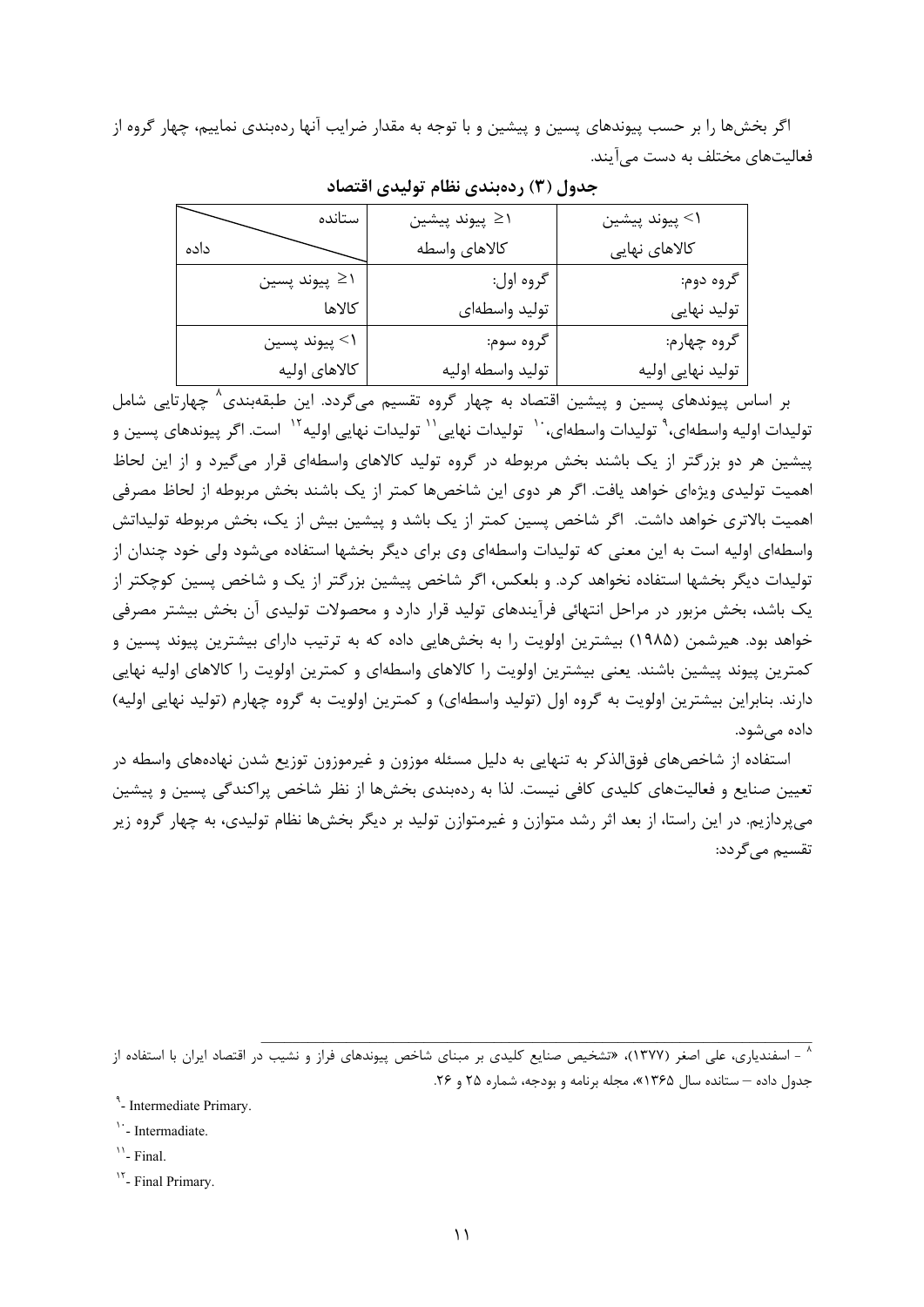| ستانده        | $FS_{i} \geq 0$               | $\text{FS}_1$ < \             |
|---------------|-------------------------------|-------------------------------|
| داده          | كالاهاى واسطهاى               | کالاهای نهایی                 |
| $BS_i \geq 0$ | غیرمتــوازن از بعــد عرضــه و | متـــوازن از بعـــد عرضـــه و |
| كالاهاى صنعتى | تقاضا                         | غيرمتوازن از بعد تقاضا        |
| $BS_i$ < \    | متوزان از بعـد تقاضـا و غيـر  | متـــوازن از بعـــد عرضـــه و |
| كالاهاى اوليه | متوازن از بعد عرضه            | تقاضا                         |

**جدول (4) ردهبندي نظام توليد از نظر اثر رشد متوازن و غير متوازن** 

براساس شاخص پيوند پيشين ميتوان گفت كه با شروع جهش اقتصادي كشور بايد به ترتيب بخشهاي شيشـه و محصولات شيشهاي، سيمان، معدن، ساير محصولات كاني غيرفلزي، محصولات اساسـي فـولاد و ذوب آهـن، صـنايع كاغذ و چوب، صنايع شيميايي و لاستيك، مس و محصولات مسي، آب و برق فعاليت بيشتري پيدا كنند تـا نيـاز بـه توليدات واسطهاي آنها در اقتصاد مرتفع گردد. باقي بخشها در اين راستا از اولويت كمتري برخوردارند.

در ارتباط با شاخص پيوند پسين فعاليت بخشهاي صنايع غذايي، آلـومينيم و سـاير محصـولات اساسـي فلـزات غيرآهني، مس و محصولات مسي، محصولات اساسي فولاد و ذوب آهن قابليت آن را دارند كه تقاضـا بـراي توليـدات واسطهاي ساير بخشها را بيش از بخشهاي ديگر افزايش دهند.

شاخص يكپارچگي نشان ميدهد كه بخشهاي محصولات اساسي فـولاد و ذوب آهـن، مـس و محصـولات مسـي، آلومينيم و ساير محصولات اساسي فلزات غيرآهني، سيمان، صنايع كاغـذ و چـوب، شيشـه و محصـولات شيشـهاي، ساير محصولات كاني غير فلزي، صنايع شيميايي و لاستيك از لحاظ ارتباط با ساير بخشها اعم از پسـين و پيشـين در شدت بيشتري قرار دارند.

شاخص شدت واردات مستقيم نشان ميدهد كه در بخشهاي صنايع ماشينآلات و تجهيزات، محصـولات اساسـي فولاد و ذوب آهن، صنايع شيميايي و لاستيك درصد بيشتري از توليدات آنها وارداتي است.

شاخص شدت واردات واسطهاي نشان ميدهد كه سهم واردات واسطهاي بخشـهاي آلـومينيم و سـاير محصـولات اساسي فلزات غيرآهني، صنايع شيميايي و لاستيك، محصولات اساسـي فـولاد و ذوب آهـن، صـنايع ماشـين آلات و تجهيزات از توليدات آنها بيش از ساير بخشها ميباشد.

براساس شاخص ضريب تكاثري بخشهاي آلومينيم و ساير محصولات اساسـي فلـزات غيرآهنـي، صـنايع غـذايي، محصولات اساسي فولاد و ذوب آهن از قدرت تكـاثري بـالاتري در اقتصـاد برخوردارنـد يعنـي نيـاز ايـن بخشـها بـه محصولات واسطهاي ساير بخشها بيش از ديگر بخشها است و به عبارتي ميتوان ايـن بخـشهـا را جـزء بخـشهـاي پيشرو و موتور محركه اقتصاد قلمداد نمود.

همين موضوع را شاخص انتشار تاييد مينمايد. بخشهاي آلومينيم و سـاير محصـولات اساسـي فلـزات غيرآهنـي، صنايع غذايي، محصولات اساسي فولاد و ذوب آهن داراي شاخص انتشار بيشتري نسبت به ساير بخشها مـيباشـند و نتيجتاً تأثير بيشتري بر رشد ساير بخشها دارند.

شاخص حساسيت نشان ميدهد كه بخشهاي صنايع شيميايي و لاسـتيك، كشـاورزي، خـدمات حمـل و نقـل، انبارداري و ارتباطات، خدمات بازرگاني بيشترين دادهها را براي بخشهاي ديگر فراهم مينمايند و بيتوجهي بـه ايـن بخشها باعث ايجاد تنگنا براي ساير بخشها خواهد شد.

همانطور كه گفته شد بزرگ بودن شاخصهاي پيشين نرمال (قدرت انتشار) و پسين نرمال (حساسيت) ميتوانـد در نتيجة ارتباط يك بخش با شمار اندكي از بخشها حاصل شده باشد و نه با كليت بخشهاي اقتصـاد. شـاخصهـاي زير براي رفع اين نقص ارائه شدهاند.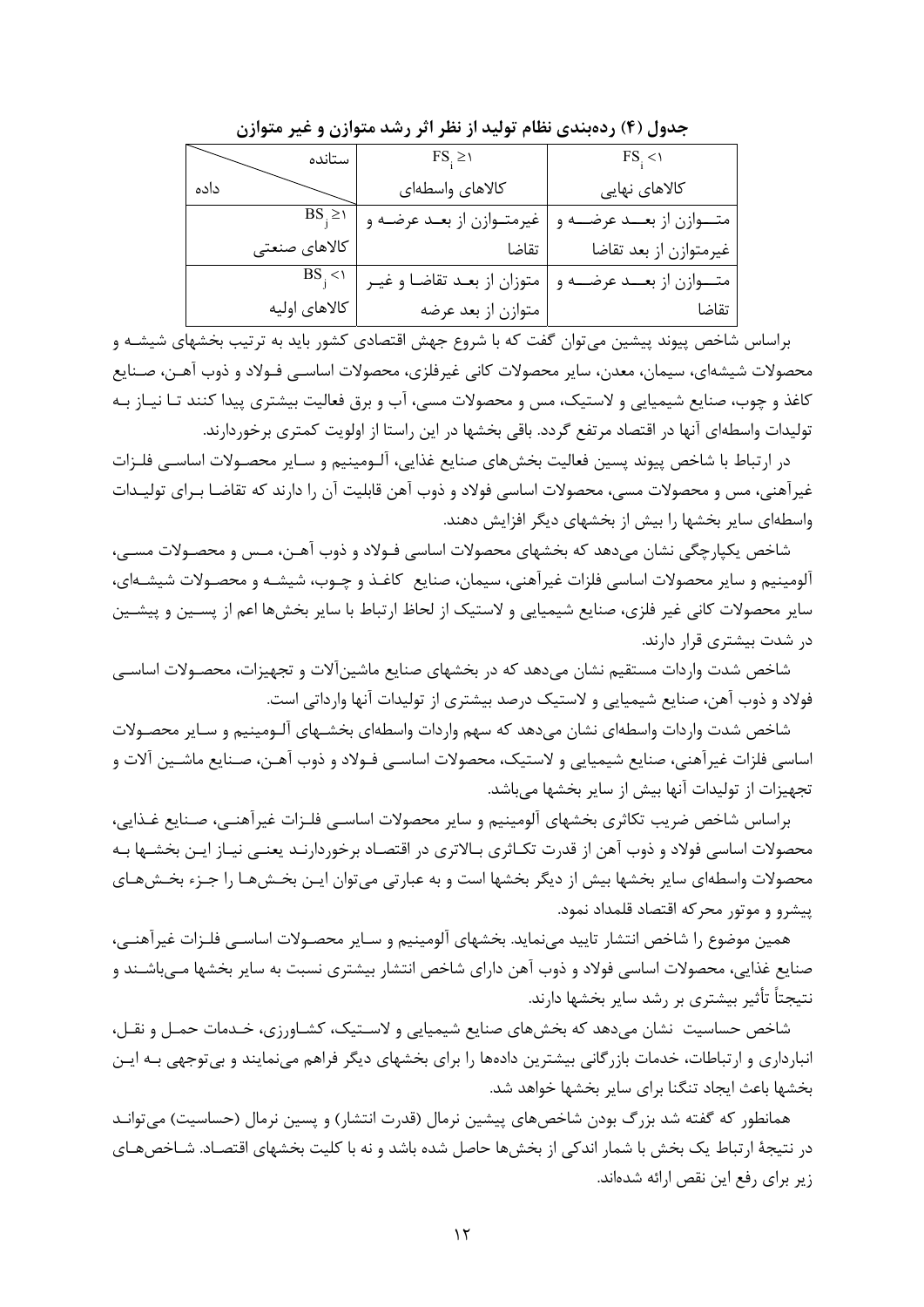شاخص پراكندگي براي پيوند پسين نشان مي دهد كه پيوند پسين بخشهاي آلومينيم و ساير محصـولات اساسـي فلزات غيرآهني، صنايع نساجي و چرم، مس و محصولات مسي در ارتباط با شمار اندكي از بخشهاست.

شاخص پراكندگي براي پيوند پيشين نشان ميدهد كه پيوند پيشين بخش آلومينيم و سـاير محصـولات اساسـي فلزات غيرآهني در ارتباط با شمار اندكي از بخشهاست ولـي بخشـهاي سـاختمان، سـيمان، سـاير محصـولات كـاني غيرفلزي با كمترين مقدار شاخص در ارتباط با شمار بسياري از بخشهاي اقتصاد در تأمين محصولات واسطهاي آنهـا قرار دارند.

شاخص انتشار پس از حذف تأثير واردات براي بخش صـنايع غـذايي از همـه بخشـها بيشـتر اسـت و پـس از آن بخشهاي مس و محصولات مسي، صنايع نساجي و چرم، محصولات اساسي فولاد و ذوب آهن، سيمان، صنايع چوب، آلومينيم و ساير محصولات اساسي فلزات غيرآهني از ساير بخشها بالاتر است.

همچنين شاخص حساسيت پس از حذف تأثير واردات نشان ميدهد كه بخشـهاي كشـاورزي، خـدمات حمـل و نقل، انبارداري و ارتباطات، خدمات بازرگاني هنگام افزايش توليـد سـاير بخشـها، حسـاسترنـد و بايـد بـراي مواجـه نساختن ساير بخشها به تنگناي محصولات واسطهاي دقت كافي در تأمين اين بخشها مبذول داشت.

## **تأثير افزايش تقاضاي نهايي هر بخش بر اشتغال بخشهاي ديگر**

تقاضاي نهائي (Final demand) يک بخش در واژههاي جدول داده ستانده به معني محصولات توليد شده نهائي (و نه واسطهاي) بخشهاي اقتصادي براي مصرف (خصوصي و دولتي)، سرمايهگذاري (خصوصي و دولتي) و صادرات ميباشد. با توجه به اين مدل داده – ستانده را بر حسب n معادله خطي، زير در نظر بگيريد:

$$
X_{i} = \sum_{j=1}^{n} b_{ij} Y_{j} \qquad (i = 1, 1, \dots, n)
$$

که در آن  $_{\rm ij}$  عنـصر سطر iام و ستون jlم ماتریس معکوس لئونتیف  $\parallel$ I–A $\parallel$  می $_{\rm j}$ اشد. عنصر  $_{\rm ij}$ نشان دهنده مقدار كالاي i است كه بايد در مقابل هر واحد تقاضاي نهايي براي كالاي بخش j توليد شود<sup>۱۳</sup>. اين دستگاه را ميتوان براي اندازهگيري اثرات تغيير در تقاضاي نهايي روي كل محصول تمام بخشهاي اقتصادي به كار برد. براي اندازهگيري اثرات تغييرات تقاضاي نهايي دستگاه فوق را به صورت تفاضل مينويسيم:

$$
\Delta X_i = \sum_{j=1}^n b_{ij} \ \Delta Y_j \qquad (i = 1, 2, \dots, n)
$$

با ضرب بردار تغيير ΔY\(۱۲×۲۲) در ماتريس معكوس لئونتيف (1−A)† (۲۲×۲۲)، ميزان تغيير در توليد هر يک از بخشها در يك بردار (1×22) به دست ميآيد.

حال ميتوان تقاضاي نيروي كار به تفكيك بخشها و اثرات هر يك از اجزاي تقاضاي نهايي در ايجاد اشتغال را نيز اندازهگيرى نمود. چنانچه  $\epsilon_{\rm j}, \, {\rm q}_{\rm j}$  به ترتيب توليد و اشتغال در بخش j نيشند، ضريب اشتغال در اين بخش به صورت زير محاسبه ميشود:

$$
e_j = \frac{\varepsilon_j}{q_j}
$$

در اين صورت ماتريس، اشتغال، L، حاصلضرب ماتريس قطري ضرايب اشتغال ˆ*e* و معكوس ماتريس لئونتيف خواهد بود. به عبارت ديگر داريم:

۱۳ - تودارو، مايكل، «برنامهريزي توسعه، مدلها و روشها»، مترجم عباس عربمازار، ويرايش دوم، سال ۱۳۷۰، ص ۵۶، انتشارات سازمان برنامه و بودجه.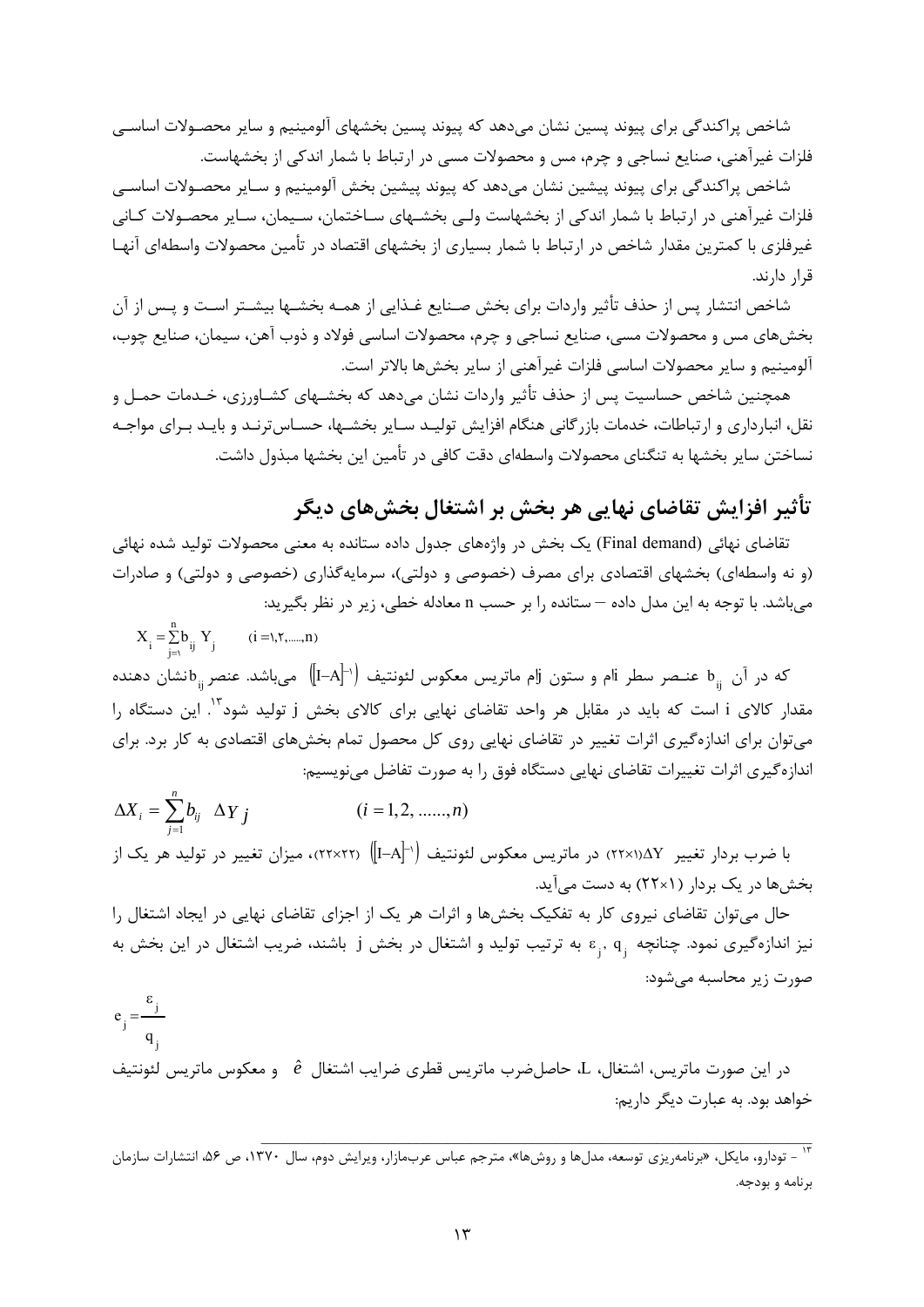*n n n n n n*  $L = \hat{e} [I - A]^{-1}$ حاصل ضرب ماتريس اشتغال و هر يک از اجزاي تقاضاي نهايي، اثر اشتغالزايي آن جزء را نمايان مي سازد<sup>۱۲</sup>. براي محاسبه اثر اشتغالزايي افزايش تقاضاي نهايي در هر بخش از رابطه زير استفاده مينماييم:  $\Delta L = \hat{e}[I - A]^{-1} \Delta X$ 

كه در آن: *L*: افزايش اشتغال ناشي از افزايش تقاضاي نهايي ˆe : ماتريس قطري ضرايب اشتغال [IA[: ماتريس معكوس لئونتيف <sup>1</sup> X : بردار افزايش تقاضاي نهايي

حال چنانچه فرض نماييم كه تقاضاي نهايي بخش i به ميزان 10 ميليارد ريال افزايش يابد. با افزايش سطر i بردار ستوني تقاضاي نهايي به ميزان مزبور و ضرب در ماتريس معكوس لئونتيف و ماتريس قطري ضرايب اشتغال در آن، ميزان (افزايش) در اشتغال به دست ميآيد.

آمار مربوط به اشتغال بخشهاي مختلف را براي سال 1370 كه مطالق سال آماري جدول داده ستاندة 77 بخشي مركز آمار ايران ميباشد به كار گرفته شد.<sup>۱۵</sup>

جداول ارائه شده حاكي از اين موضوع است كه ارتباط پيشين بخش كشاورزي با ساير بخشها از ميانگين اقتصاد بالاتر است يعني بخش كشاورزي نسبت به ساير بخشها تأمين كنندة توليدات واسطهاي بخشهاي ديگر ميباشد. شاخص پيوند پسين بخش كشاورزي از متوسط اقتصاد كمتر ميباشد و وابستگي اين بخش به بخشهاي ديگر از لحاظ نياز به توليدات آنها كمتر است. شاخص ضريب يكپارچگي بخش كشاورزي را در ميانگين بخشها قرار ميدهد و به اين ترتيب بخش كشاورزي را به عنوان بخشي كه از ارتباطات پسين و پيشين موزوني در اقتصاد برخوردار ميباشد معرفي مينمايد. شاخصهاي شدت واردات مستقيم و واردات واسطهاي اين بخش را در رديف بخشهاي نزديك به خودكفا طبقهبندي ميكند. شاخص ضريب تكاثري بخش كشاورزي را كمتر از ميانگين معرفي مينمايد. به عبارت ديگر اين بخش در طبقهبندي بخشها به عنوان موتور محركة توليد در رديف پائينتر از ميانگين قرار دارد. شاخص قدرت انتشار بخش كشاورزي كمتر از ميانگين اقتصاد است يعني رشد آن سبب انتشار رشد شديد در بخشهاي اقتصادي نخواهد شد. شاخص حساسيت بخش كشاورزي را دومين بخش اقتصادي ميداند. به عبارت ديگر اين شاخص بخش كشاورزي را تأمين كنندة مواد واسطهاي بخشهاي ديگر معرفي مينمايد. شاخصهاي پراكندگي پسين و پيشين بخش كشاورزي را در سطح ميانگين طبقهبندي ميكنند. به عبارت ديگر بخش كشاورزي از لحاظ ارتباطات و مبادلات خود حدوداً در سطح ميانگين بخشها در اقتصاد قرار ميگيرد. شاخص انتشار پس از حذف واردات بخش كشاورزي را در حدود ميانگين قرار ميدهد به عبارت ديگر ارتباطات در حد ميانگين بخش كشاورزي با ساير بخشها به دليل وابستگي اين بخش به واردات واسطهاي نيست. شاخص حساسيت پس از حذف واردات كشاورزي را در رديف اول قرار ميدهد. به عبارت ديگر بخش كشاورزي تأمين كنندة مواد واسطهاي داخلي بخشهاي ديگر معرفي مينمايد. با احتساب دو شاخص اخير و جدول ردهبندي نظام توليدي اقتصاد، بخش كشاورزي در گروه توليد نهايي كالاها يعني گروه دوم قرار ميگيرد. از لحاظ ردهبندي در نظام توليد از بعد اثر رشد متوازن و غيرمتوازن با توجه به جدول (4) بخش كشاورزي با شاخص پراكندگي پيشين بيشتر از يك و شاخص پراكندگي پسين كمتر از

۰۱۴ - توفيق، فيروز، «تحليل داده – ستانده در ايران»، انتشارات و آموزش انقلاب اسلامي، سال ۱۳۷۱، ص ۱۳۷.

<sup>&</sup>lt;sup>۱۵</sup> -رجوع شود به: اميني، عليرضا، «برآورد آمارهاي سري زماني اشتغال در اقتصاد ايران»، مجله برنامه و بودجه، شماره ۵۱، ۱۳۷۹.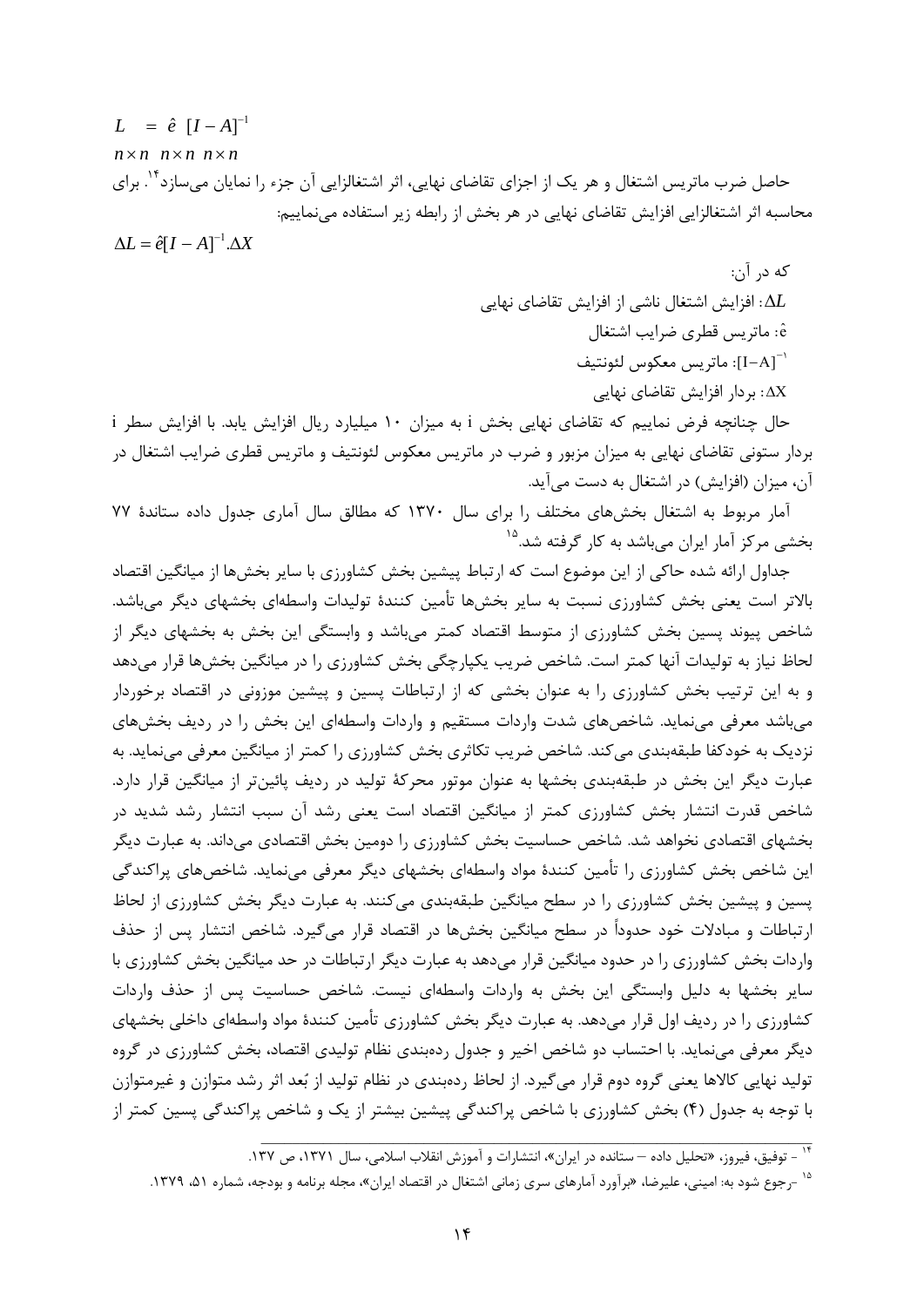يك از لحاظ اثر بر عرضه و تقاضاي ساير بخشها از بعد تقاضا اثر متوازن و از بعد عرضه اثر غيرمتوازن بر رشد ساير بخشها خواهد داشت. البته بايد توجه داشت كه چون شاخص پراكندگي پسين بخش كشاورزي نزديك به يك است نتيجهگيري اخير را ميتوان به اين شكل بيان نمود كه بخش كشاورزي از بعد تقاضا نيز اثر غيرمتوازني بر رشد بخشهاي ديگر دارد.

حال چنانچه تقاضاي نهايي در هر يك از بخشها را به ميزان 10 ميليارد ريال به قيمت ثابت سال 1370 افزايش دهيم (كه حدوداً برابر 1000 ميليارد ريال به قيمت سال 1382 ميباشد) ميزان افزايش در اشتغال هر يك از بخشهاي ديگر از طريق روش ارائه شده به دست خواهد آمد. روش محاسبة اين جدول براساس معادلة اخير بدست آمده در فوق ميباشد كه شرح رياضي بدست آوردن آن فوقاً ارائه گرديد. حاصل اين محاسبات در جدول (5) آورده شده است. اين ماتريس اثر افزايش اشتغال هر يك از بخشها را در مقابل افزايش ميزان فوق (1000 ميليارد ريال به قيمت سال 1382) در تقاضاي نهايي نشان ميدهد. جدول (6) ارقام جدول (5) را به صورت درصدهائي نشان ميدهد. ارقام جدول (6) از تقسيم هر سلول جدول (5) بر مجموع ارقام همان ستوني كه سلول مورد نظر در آن قرار دارد بدست آمده است.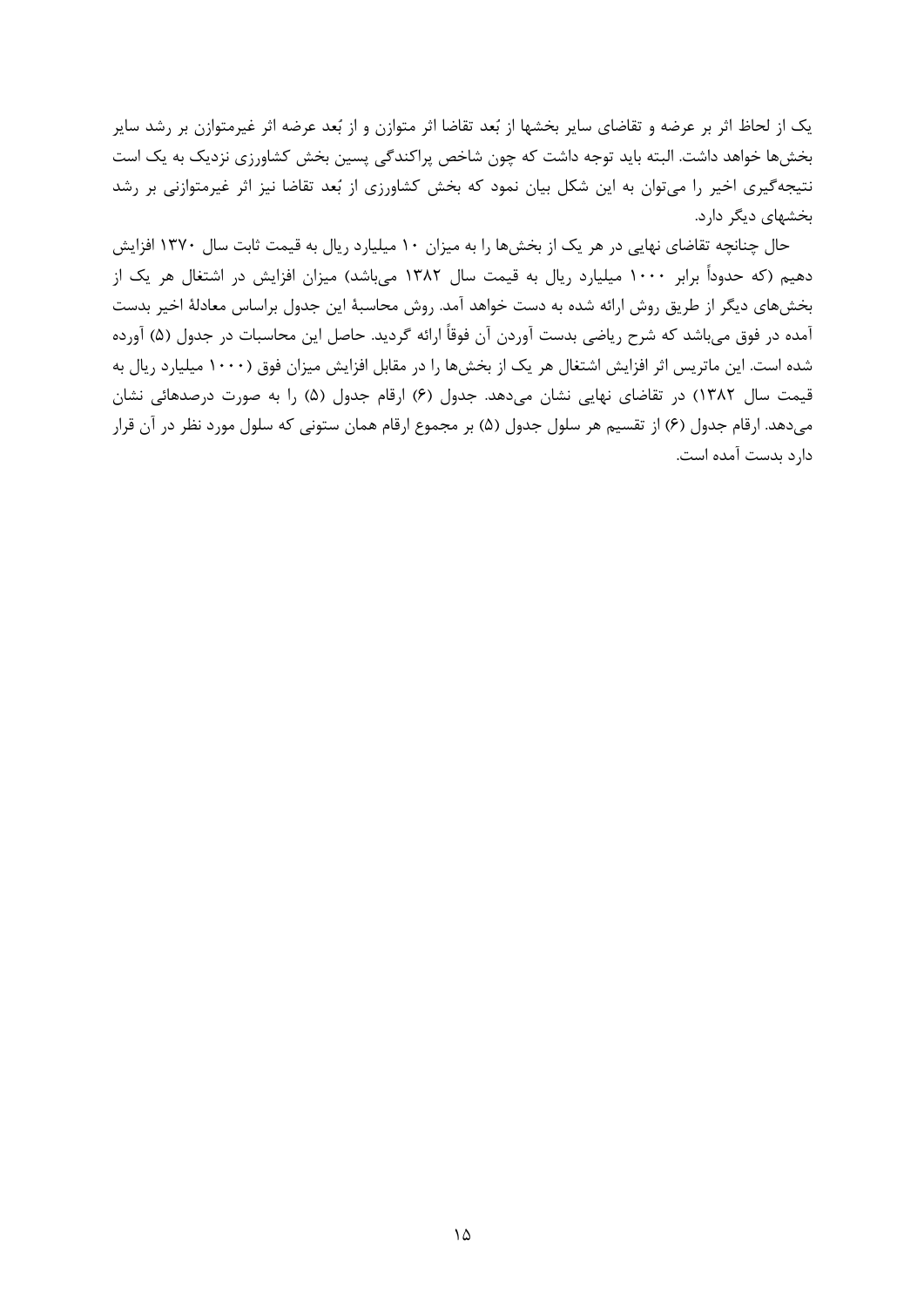|                                | نام بخش ا<br>شماره بخش | كشاورزى      | نفت خام و گاز طبیعی |               | ول<br>ز <mark>ي</mark><br>بيز:<br>تاريخ | ول<br>ز <mark>ي</mark><br>ز کاغذ و چوب | منابع چوب              | أسيمان<br>د            | شيشه و محصولات شيشهاى               | <b>ا</b> یر محصولات کانی غیرفلزی | صنايع نساجى و چرم     | صنايع شيميايي ولاستيک           |
|--------------------------------|------------------------|--------------|---------------------|---------------|-----------------------------------------|----------------------------------------|------------------------|------------------------|-------------------------------------|----------------------------------|-----------------------|---------------------------------|
|                                |                        | $\lambda$    | ٢                   | ر<br>دن<br>٣  | $\mathbf{r}$                            |                                        | ۶                      | $\mathsf{v}$           |                                     | ٩                                | $\mathcal{N}$         | $\setminus$                     |
| نام بخش / شماره بخش            | $\lambda$              | ٣٧۶.         | ٢                   | $\sqrt{}$     | ٢٣٩۶                                    | ۵<br>$\lambda$ ۴                       | $\lambda\lambda f$     | $\mathsf{r}\mathsf{1}$ | $\lambda$<br>$\mathsf{f}\mathsf{r}$ | ٣٨                               | <b>TAY</b>            | $\Lambda$ ۴                     |
| كشاورزي<br>نفت خام و گاز طبیعی | ٢                      | $\lambda$    | $\overline{Y}$      |               | $\lambda$                               | $\lambda$                              | $\lambda$              | $\bigwedge$            | $\lambda$                           | $\lambda$                        | $\lambda$             | $\mathcal{N}$                   |
|                                | ٣                      | $\lambda$    |                     | $\Delta VT$   | ٢                                       | $\lambda$                              | ٣                      | ٩٧                     | ٣۶                                  | $\Delta\Delta$                   | ٢                     | ۶                               |
| معدن<br>صنايع غذايي            | ۴                      | ١.           |                     | $\lambda$     | rrv                                     | γ                                      | ۵                      | $\mathbf{\tau}$        | $\mathbf{\mathsf{f}}$               | ٣                                | γ                     | ۵                               |
| صنایع کاغذ و چوب               | ۵                      | ۵            | $\lambda$           | ٧             | $\mathcal{N}$                           | 1444                                   | $\gamma$               | ۵۶                     | ۴٢                                  | $\mathcal{F}$                    | $f \setminus$         | ۴۸                              |
| صنايع چوب                      | ۶                      | ۴            |                     | γ             | $\mathbf{\breve{r}}$                    | ٢                                      | IVY.                   | ٢                      | ٢                                   | $\mathcal{N}$                    | $\lambda$             | $\mathbf{\tau}$                 |
| سيمان                          | $\mathsf{v}$           |              |                     |               |                                         |                                        | $\lambda$              | <b>٢١۴٨</b>            | ٣                                   | $\mathfrak{r}$                   |                       | $\bullet$                       |
| شیشه و محصولات شیشهای          | ٨                      | $\lambda$    |                     | ٢             | ۶                                       | γ                                      | $\setminus$            | ۱۸                     | 1041                                | ۱۶                               | ٩                     | ۱۵                              |
| ساير محصولات كانى غيرفلزى      | ٩                      | ٣            | $\lambda$           | γ             | ۴                                       | ۵                                      | ۱۹ $\,$                | $\mathbf{r}$ .         | 15Y                                 | 1787                             | ۴                     | $\setminus$                     |
| صنايع نساجي و چرم              | $\mathcal{L}$          | ۶            | $\sqrt{2}$          | ۵             | ٩                                       | $\mathsf{r}\mathsf{v}$                 | ۲۶                     | $\mathsf{v}$           | ۶                                   | $\lambda$                        | 1198                  | ٩                               |
| صنايع شيميايي ولاستيك          | $\setminus$            | ۶۹           | ۶                   | ۴۶            | YY                                      | ۹٢                                     | ۱۶۴                    | $\cdot$ ۶              | $\mathcal{N}$ .                     | $\mathcal{N}$                    | $\mathcal{N}$         | 1470                            |
| محصولات اساسي فولاد و ذوب آهن  | $\mathcal{N}$          | $\mathsf{Y}$ | ۵                   | ۱۶            | $\mathcal{N}$                           | γ                                      | $\mathbf{r} \Delta$    | $\mathcal{N}$          | ٩                                   | ٢۵                               | $\setminus$           | $\mathcal{N}$                   |
| مس و محصولات مسی               | $\mathcal{N}$          | $\bullet$    |                     | $\lambda$     | $\lambda$                               | $\lambda$                              | $\lambda$              | $\lambda$              | $\lambda$                           | ۴                                | $\lambda$             | $\lambda$                       |
| ألومينيوم و ساير محصولات اساسى |                        |              |                     |               |                                         |                                        |                        |                        |                                     |                                  |                       |                                 |
| فلزات غيرآهني                  | $\mathcal{N}$          | $\lambda$    | ۰                   | ٢             | $\lambda$                               | ٨                                      | $\lambda$              | $\lambda$              | $\lambda$                           | ۴                                | $\mathbf{\mathsf{Y}}$ | $\lambda$                       |
| صنايع ماشين ألات و تجهيزات     | ۱۵                     | ۱۶           | ٧                   | ۴٣            | $\mathbf{r}$                            | $\mathcal{N}$                          | $\mathbf{r}$           | $\tau\tau$             | $\mathsf{r}\mathsf{1}$              | ٧٩                               | $\mathbf{r} \Delta$   | ١٨                              |
| آب و برق                       | ۱۶                     | 19           | $\lambda$           | $\mathcal{N}$ | ۱۸                                      | $\mathsf{f}\mathsf{r}$                 | $\mathbf{\breve{r}}$ . | ١۵٨                    | ٢٨                                  | $\Delta\Delta$                   | $\gamma$              | 19                              |
| گاز طبیعی                      | $\gamma$               | $\lambda$    |                     | $\lambda$     | $\mathsf{r}$                            | $\mathcal{L}$                          | ۶                      | ۱۸                     | $\gamma$                            | $\setminus$                      | ۵                     | ۶                               |
| ساختمان                        | ۱۸                     | ۴            | $\setminus$         | $\setminus$   | ۵                                       | ۱۸                                     | ۱۸                     | $\mathcal{N}$          | ۱۵                                  | $\gamma$                         | $\pmb{\lambda}$       | $\setminus$                     |
| خدمات بازرگانی                 | ١٩                     | ۱۸           | $\mathbf{r}$        | ۲٧            | ۶١                                      | 157                                    | ۵٨                     | $\Delta \mathsf{Y}$    | ۵۵                                  | ۵٨                               | ۹١                    | ٧V                              |
| خدمات حمل و نقل، انبارداری و   |                        |              |                     |               |                                         |                                        |                        |                        |                                     |                                  |                       |                                 |
| ارتباطات                       | $\mathbf{r}$ .         | ۴٣           | $\setminus$         | ۸١            | $\setminus \cdot$                       | ۹۹                                     | $\lambda\lambda$       | 151                    | ٧٧                                  | 157                              | ۹۵                    | ۱۵۵                             |
| خدمات موسسات مالی، بانک و بیمه | $\mathsf{Y}$           | ٣٨           | $\gamma$            | ٢٨            | ۴۹                                      | $\mathfrak{f}\mathfrak{f}$             | $\mathsf{f}\mathsf{r}$ | $\mathfrak{r}$ .       | ٣٨                                  | $f \setminus$                    | $f \setminus$         | $\mathfrak{f}\mathfrak{f}$      |
| ساير خدمات                     | $\tau\tau$             | ۱۸           | $\setminus$         | 157           | ٣۵                                      | 15Y                                    | ۹۹                     | ۱۳۶                    | <b>IVA</b>                          | 119                              | ٨Y                    | $\mathcal{N} \cdot \mathcal{N}$ |

# جدول (۵) اثر افزایش تقاضای نهائی ۱۰ میلیارد ریال در هریک از بخشهای اقتصاد بر سایر بخشها (ریال)<br>-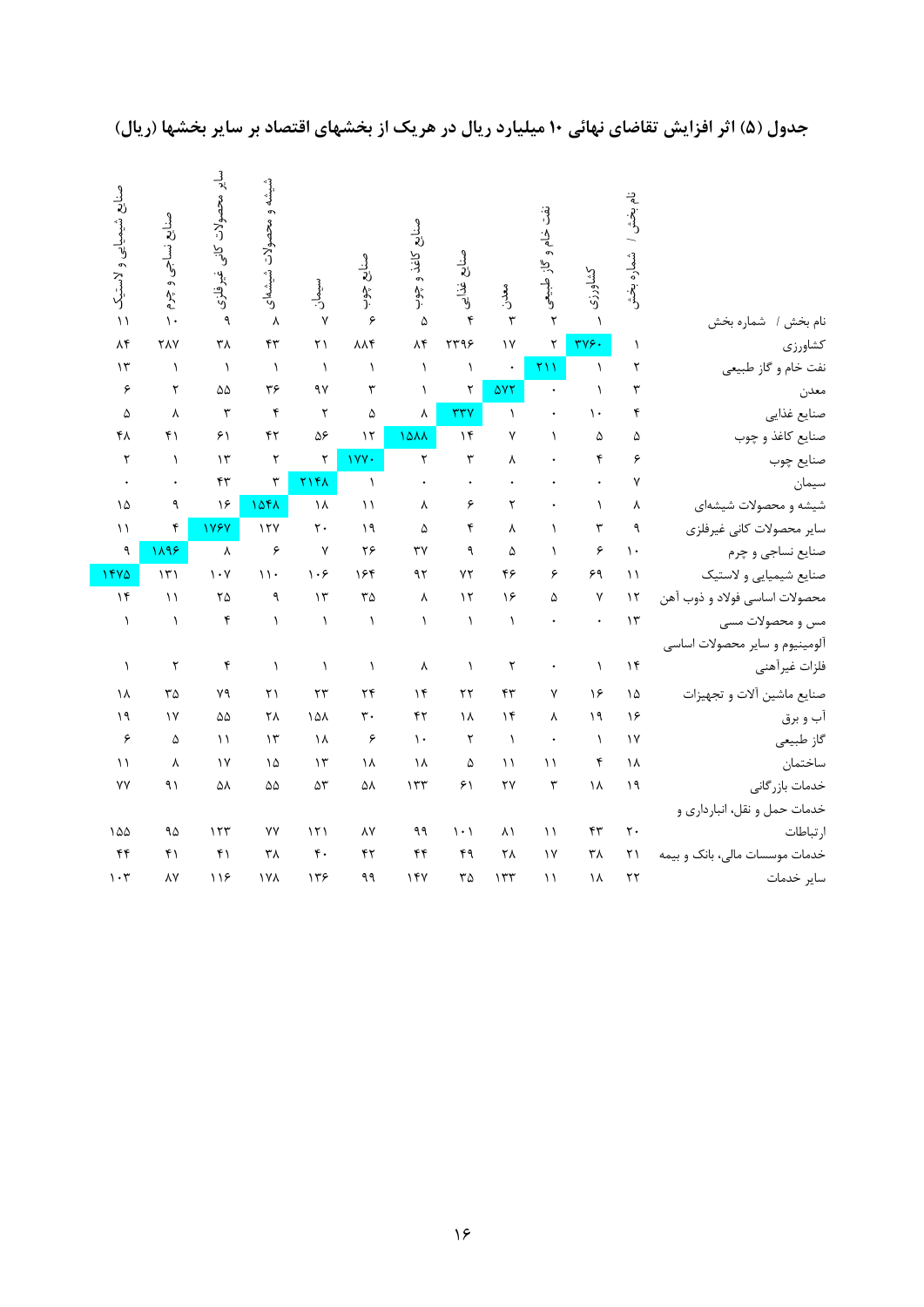| سایر خدمات<br>$\overline{Y}$ | خدمات موسسات مالی، بانک و بیمه<br>$\overline{Y}$ | خدمات حمل و نقل، انبارداری و ارتباطات<br>$\mathbf{r}$ . | خدمات بازر گانی<br>$\lambda$ | ساختمان<br>١٨        | گاز طبیعی<br>$\sqrt{}$ | آب و برق<br>۱۶                | صنايع ماشين آلات و تجهيزات<br>۱۵ | ألومينيوم و ساير محصولات اساسي فلزات غير آهني<br>$\mathcal{N}$ | مس و محصولات مسی<br>$\mathcal{N}$ | محصولات اساسى فولاد و ذوب آهن<br>$\sqrt{ }$ | نام بخش / شماره بخش  | نام بخش / شماره بخش                   |
|------------------------------|--------------------------------------------------|---------------------------------------------------------|------------------------------|----------------------|------------------------|-------------------------------|----------------------------------|----------------------------------------------------------------|-----------------------------------|---------------------------------------------|----------------------|---------------------------------------|
| ۵٧                           | $\mathbf{r}$ .                                   | $\mathbf{r}$                                            | 157                          | ۶۷                   | ۲۱                     | $\mathbf{r}$                  | ٢٩                               | ۲۸                                                             | ١٨                                | $\mathsf{Y}\Delta$                          | $\lambda$            | كشاورزى                               |
|                              |                                                  | $\mathbf{\tau}$                                         |                              | $\lambda$            | $\mathcal{N}$          | ٢                             | $\lambda$                        | $\lambda$                                                      | $\lambda$                         | $\lambda$                                   | ٢                    | نفت خام و گاز طبیعی                   |
| ۴                            | $\lambda$                                        | ٢                                                       |                              | $\mathbf{r}$ .       | $\mathbf{\breve{r}}$   | ٢                             | $\mathbf{r}$ .                   | ٣                                                              | ٢۶۶                               | ٩۵                                          | ٣                    | معدن                                  |
| ۵                            | ٣                                                | ٢                                                       | $\mathcal{L}$                | $\mathbf{\breve{L}}$ | $\mathbf{\tau}$        | $\lambda$                     | ٢                                | ٢                                                              | $\lambda$                         | $\mathbf{\tau}$                             | ۴                    | صنايع غذايي                           |
| $\mathcal{N}$                | ۲۵                                               | $\mathcal{L}$                                           | ۶                            | $\mathcal{N}$        | $\mathsf{V}$           | $\mathcal{L}$                 | $\mathsf{f}\mathsf{r}$           | ۶                                                              | ۶                                 | γ                                           | ۵                    | صنایع کاغذ و چوب                      |
| ۵                            | $\lambda$                                        | $\lambda$                                               | $\lambda$                    | $\Delta\Delta$       | $\lambda$              | $\lambda$                     | ۵                                | $\lambda$                                                      | ۵                                 | ٢                                           | ۶                    | صنايع چوب                             |
| ٢                            | $\lambda$                                        |                                                         |                              | ٣٩                   |                        | $\lambda$                     |                                  |                                                                | $\lambda$                         | $\lambda$                                   | ٧                    | سيمان                                 |
| ۶                            | ٣                                                | ۴                                                       | $\lambda$                    | ۵                    | $\mathbf{\bar{r}}$     | ٢                             | $\mathcal{N}$                    | ٢                                                              | ٢                                 | ٩                                           | $\lambda$            | شیشه و محصولات شیشهای                 |
| ۲۹                           | $\mathcal{N}$                                    | ۴                                                       | ۴                            | $\mathcal{N}$        | λ                      | $\mathcal{N}$                 | ۵                                | ۴                                                              | ۲۶                                | γ                                           | ٩                    | ساير محصولات كانى غيرفلزى             |
| ٢٠                           | ۲۵                                               | ۶                                                       | $\mathbf{\acute{r}}$         | $\setminus$          | ۲۱                     | ٢٨                            | $\setminus$                      | Y                                                              | $\Delta$                          | ۶                                           | $\mathcal{L}$        | صنايع نساجي و چرم                     |
| ۵٣                           | ۵.                                               | ١٨٧                                                     | ٢٩                           | ٧٢                   | ۶۵                     | 149                           | $\cdots$                         | $Y\mathfrak{f}$                                                | ۶۸                                | $\gamma\gamma$                              | $\setminus$          | صنايع شيميايي و لاستيك                |
| ٣٢                           | $\mathcal{N}$                                    | $\mathcal{N}$                                           | $\mathbf{\breve{r}}$         | $\tau\tau\Lambda$    | ۵۴                     | $\Delta$                      | <b>TYT</b>                       | ۴۶                                                             | $\mathcal{N}$                     | $\mathbf{y} \cdot \cdot \cdot$              | $\mathcal{N}$        | محصولات اساسي فولاد و ذوب آهن         |
| ۵                            | $\backslash$                                     | $\backslash$                                            | $\bullet$                    | $\Delta$             | $\backslash$           | $\backslash$                  | $\uparrow\uparrow$               | $\backslash$                                                   | 1241                              | ۶                                           | $\mathcal{N}$        | مس و محصولات مسی                      |
|                              |                                                  |                                                         |                              |                      |                        |                               |                                  |                                                                |                                   |                                             |                      | ألومينيوم و ساير محصولات اساسى فلزات  |
| $\mathbf{\breve{v}}$         | ۱۸                                               | $\lambda$                                               | $\lambda$                    | ۵                    | $\pmb{\mathsf{f}}$     | $\mathbf{\tau}$               | $\mathbf{y}$                     | 11.6                                                           | ۶                                 | $\breve{\mathbf{r}}$                        | $\mathcal{N}$        | غيرأهني                               |
| ٧٩                           | ٣٧                                               | ٢٨                                                      | $\lambda$                    | ۱۴۵                  | ٣۶                     | ۴۴                            | 1180                             | $\lambda$                                                      | ٣.                                | $\lambda \tau$                              | ۱۵                   | صنايع ماشين ألات و تجهيزات            |
| $\mathcal{N}$                | $\eta$                                           | $\mathcal{N}$                                           | ١٨                           | ١٨                   | ٣۶                     | 10.7                          | $\tau\tau$                       | 149                                                            | ٢٨                                | $\mathfrak{r}$                              | ۱۶                   | آب و برق                              |
| $\mathbf{\breve{L}}$         | $\mathbf{\mathsf{Y}}$                            | $\Delta$                                                | $\backslash$                 | ۴                    | 15.5                   | $\gamma\gamma$                | ۶                                | $\mathcal{N}$ .                                                | $\mathbf{\breve{r}}$              | ٩                                           | $\backslash\!\!\vee$ | گاز طبیعی                             |
| ۶.                           | $\mathbf{r}$                                     | $\mathcal{N}$                                           | ۶                            | <b>IATY</b>          | $\mathsf{Y}$           | $\setminus$                   | $\mathcal{N}$                    | $\gamma$                                                       | $\uparrow$                        | ١٨                                          | ١٨                   | ساختمان                               |
| ٢٠                           | ٢٨                                               | $\mathsf{f}\mathsf{r}$                                  | Y59                          | $\mathfrak{r}$ .     | $f \Delta$             | ٣٩                            | ۶۸                               | 15V                                                            | ۴۹                                | ۶۲                                          | $\lambda$ ۹          | خدمات بازرگانی                        |
| ۶۵                           | $\Lambda$ ۴                                      | 1898                                                    | $\mathbf{y}$                 | 17Y                  | 15 <sub>A</sub>        | ٨٨                            | 156                              | ۳۱۵                                                            | $\langle \cdot  $                 | $\sqrt{r}$                                  | $\mathbf{r}$ .       | خدمات حمل و نقل، انبارداري و ارتباطات |
| $\mathbf{r}$                 | 4794                                             | ٧۶                                                      | $\tau\tau$                   | $\lambda\lambda$     | $\tau\tau$             | $\mathbf{r}$ .                | $\mathfrak{f}$                   | ۵٨                                                             | $\mathsf{f}\mathsf{r}$            | ۴۶                                          | $\mathbf{r}$         | خدمات موسسات مالی، بانک و بیمه        |
| <b>TYAA</b>                  | ۵۹                                               | 157                                                     | $\mathcal{N}$                | ۶۷                   | ۹۲                     | $\mathcal{N}\cdot\mathcal{N}$ | 117                              | $\gamma\gamma$                                                 | $\lambda\lambda$                  | ١۶۵                                         | $\mathbf{r}$         | ساير خدمات                            |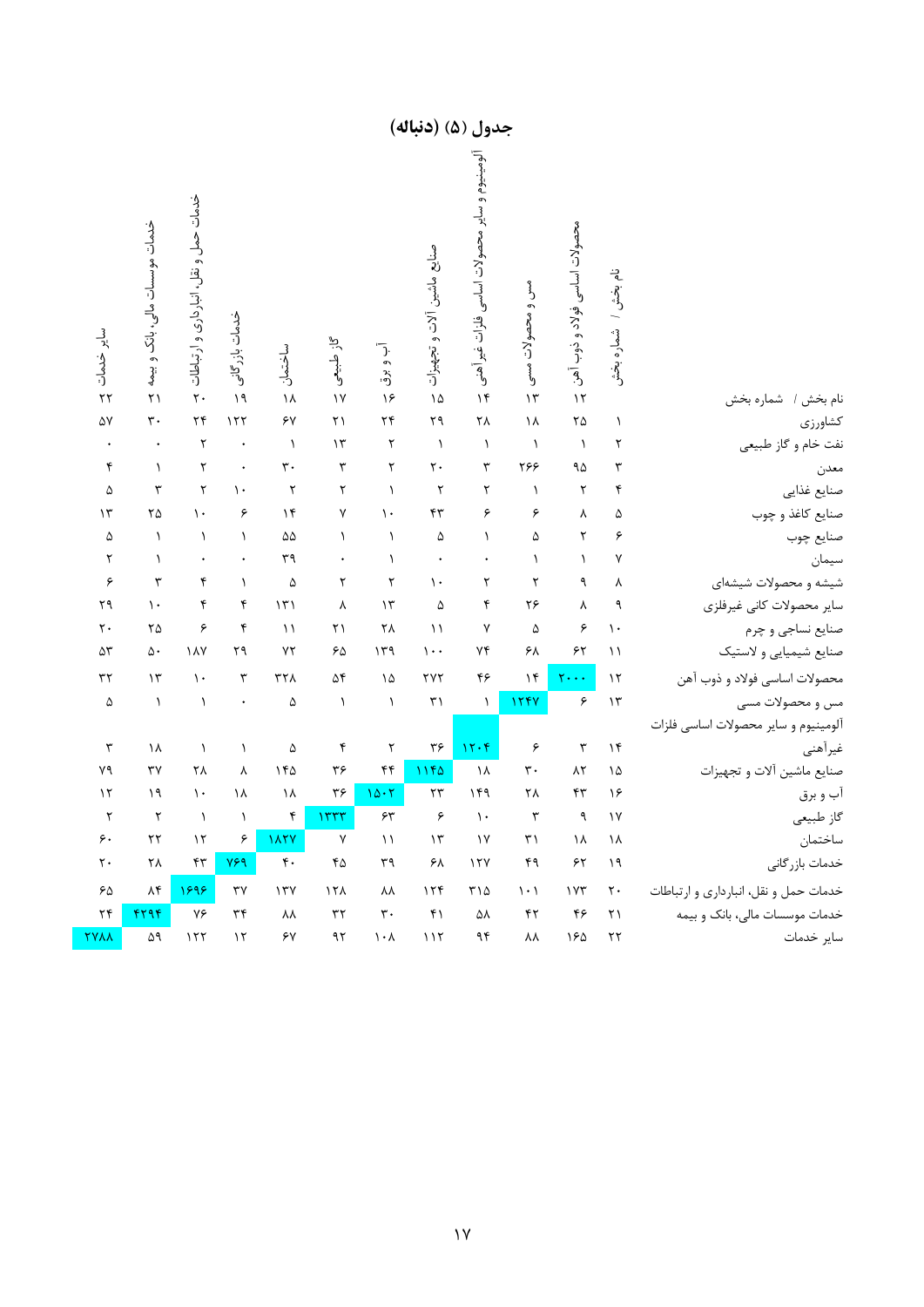|                                       | نام بخش ا              |                        | نفت خام و                   |                        |                              | مٺلي<br>ن                          |                                 |                             | :<br>په<br>، و محصولات     | محصولات كانى           | مىنايچ                 | صنايع شيميايي ولاستيك   |
|---------------------------------------|------------------------|------------------------|-----------------------------|------------------------|------------------------------|------------------------------------|---------------------------------|-----------------------------|----------------------------|------------------------|------------------------|-------------------------|
|                                       | شماره بخش              | كشاورزى                | گاز طبیعی                   | مدن.<br>د              | و<br>رنج<br>يد:<br>وف        | کاغذ و<br>$\ddot{\theta}$ :        | مىناي <b>ج</b><br>$\frac{3}{5}$ | ر<br>أحسان                  | شيشعاى                     | .<br>غیرفلزی           | نساجى و چرم            |                         |
|                                       | $\lambda$              | $\lambda$<br>797.5     | ٢<br>7.1                    | $\mathbf{r}$<br>71.5   | $\mathbf{\hat{r}}$<br>7.99.1 | $\Delta$<br>77.5                   | ۶<br>$752\lambda$               | $\mathsf{v}$<br>$7 \cdot x$ | $\lambda$<br>71.1          | ٩<br>71.5              | $\mathcal{N}$<br>7.1.7 | $\setminus$<br>7.5.     |
| كشاورزى                               | ٢                      | $7 \cdot .$            |                             |                        |                              |                                    | $7 \cdot .$                     | $\gamma$                    |                            | $\gamma$               | $\gamma$               | 7.9                     |
| نفت خام و گاز طبیعی                   | ٣                      | $7 \cdot .$            | $7Y$ .<br>$7 \cdot \Lambda$ | $7 \cdot .$<br>7.00.9  | $/ \cdot$ .<br>$/ \cdot .$   | $\gamma$<br>$\gamma \cdot \Lambda$ | $7 \cdot \Lambda$               | 77.7                        | $/ \cdot$ .<br>7.1.0       | 75.1                   | $7 \cdot \Lambda$      | $7 \cdot 7$             |
| معدن                                  | ۴                      | $7 \cdot 7$            | $/ \cdot .$                 | $7 \cdot \Lambda$      | 71.7                         | $7 \cdot 7$                        | $7 \cdot 7$                     | $/ \cdot .$                 | $/ \cdot$ . $\mathsf{Y}$   | $\gamma \cdot \Lambda$ | $7 \cdot 7$            | $7 \cdot 7$             |
| صنايع غذايي                           | ۵                      | $7 \cdot \Lambda$      | $7 \cdot 7$                 | 7.8                    | $7 \cdot 10$                 | 784.8                              | $7 \cdot .5$                    | 71.1                        | $\lambda$                  | 7.7.7                  | 7.1.2                  | 77.7                    |
| صنایع کاغذ و چوب                      | ۶                      | $\gamma \cdot \Lambda$ |                             | $7 \cdot \lambda$      | $\gamma \cdot \Lambda$       | $\gamma \cdot \Lambda$             | 707.7                           |                             |                            |                        | $\gamma \cdot \cdot$   | $\gamma \cdot \Lambda$  |
| صنايع چوب                             | ٧                      | $\gamma \cdot \cdot$   | $/ \cdot .$                 | $7 \cdot \cdot$        | $\gamma$                     | $\gamma \cdot \cdot$               | $7 \cdot .$                     | $/ \cdot .$                 | $/ \cdot .$                | $7 \cdot 10$           | $7 \cdot \cdot$        |                         |
| سيمان                                 | γ                      | $7 \cdot .$            | $/ \cdot .$<br>$/ \cdot .$  | $7 \cdot 7$            | $/ \cdot .7$                 | $7 \cdot 7$                        | $7 \cdot 7$                     | $/ Y \cdot Y$<br>7.9        | $/ \cdot .$<br>7809        | 719<br>7.9             | $7 \cdot 7$            | $\gamma$<br>$7 \cdot 7$ |
| شیشه و محصولات شیشهای                 |                        |                        |                             |                        | $7 \cdot \Lambda$            |                                    |                                 |                             |                            |                        |                        |                         |
| سایر محصولات کانی غیرفلزی             | ٩                      | $7 \cdot \Lambda$      | $/ \cdot$ . $\mathsf{f}$    | $7 \cdot \lambda$      |                              | $7 \cdot 7$                        | 7.9                             | 7.9                         | 7.0.5                      | 789.9                  | $7 \cdot \Lambda$      | $7 \cdot 10$            |
| صنايع نساجي و چرم                     | $\mathcal{L}$          | $7 \cdot 7$            | $/ \cdot f$                 | $7 \cdot 10$           | $/ \cdot$ . $\mathbf{r}$     | 71.5                               | $\gamma\cdot\lambda$            | $7 \cdot 7$                 | $7 \cdot 7$                | $7 \cdot 7$            | 788.4                  | $/ \cdot$ .۴            |
| صنايع شيميايي و لاستيك                | $\setminus$            | 71.7                   | 7.1                         | 7.8.0                  | 75.5                         | 77.9                               | 7.0.4                           | 7.8                         | 7.5.7                      | 7.5                    | 7.5.7                  | 7999                    |
| محصولات اساسي فولاد و ذوب آهن         | $\mathcal{N}$          | $7 \cdot 7$            | 7.1.2                       | 7.1.5                  | $/ \cdot$ .۴                 | $/\cdot$ .                         | 71.1                            | $7 \cdot .5$                | $/ \cdot .$                | $7 \cdot .9$           | $7 \cdot .$            | $\gamma$ . $\gamma$     |
| مس و محصولات مسی                      | $\mathcal{N}$          | $\gamma$               | $/ \cdot \Lambda$           | $\gamma \cdot \Lambda$ | $\gamma$                     | $/ \cdot$ .                        | $\gamma$                        | $\gamma$                    | $/ \cdot$ .                | $\gamma \cdot \Lambda$ | $\gamma$               | $/ \cdot .$             |
| آلومينيوم و ساير محصولات اساسى فلزات  |                        |                        |                             |                        |                              |                                    |                                 |                             |                            |                        |                        |                         |
| غيرأهني                               | $\lambda$              | $\gamma$ .             | $/ \cdot .$                 | $7 \cdot 7$            | $/ \cdot$ .                  | $7 \cdot 7$                        | $\gamma$                        | $\gamma \cdot \cdot$        | $/ \cdot \Lambda$          | $7 \cdot 7$            | $7 \cdot \Lambda$      | $7 \cdot \Lambda$       |
| صنايع ماشين آلات و تجهيزات            | ۱۵                     | $7 \cdot .$ ۴          | 7.7.7                       | 7.57                   | $/ \cdot$ .Y                 | $7 \cdot 5$                        | $7 \cdot x$                     | $\gamma \cdot \gamma$       | $\gamma \cdot \mathcal{A}$ | 7.7.                   | 71.7                   | $7 \cdot \lambda$       |
| آب و برق                              | ۱۶                     | $7 \cdot 10$           | 779                         | 71.5                   | 7.9                          | $\lambda$                          | $7 \cdot .9$                    | 70.7                        | 7.1.7                      | 77.1                   | 7.9                    | $7 \cdot .9$            |
| گاز طبیعی                             | $\gamma$               | $7 \cdot \cdot$        | $/ \cdot \Lambda$           | $7 \cdot \Lambda$      | $7 \cdot \Lambda$            | $7 \cdot 1$                        | 7.7                             | 7.9                         | $7 \cdot 10$               | 7.5                    | $7 \cdot 7$            | $7 \cdot 7$             |
| ساختمان                               | ١٨                     | $7 \cdot \Lambda$      | 7.7.1                       | 7.1.                   | $7 \cdot 7$                  | $\gamma \cdot \lambda$             | $\gamma \cdot \Delta$           | $7 \cdot 5$                 | 7.9                        | 7.9                    | $7 \cdot 7$            | $7 \cdot 10$            |
| خدمات بازر گانی                       | 19                     | $7 \cdot .$ ۴          | $/ \Lambda$ .               | 7.7.7                  | 7.1.9                        | 7.0.9                              | 7.1.1                           | 7.1.1                       | 7.7.7                      | 7.7.7                  | 7.77                   | 77.7                    |
| خدمات حمل و نقل، انبارداري و ارتباطات | $\mathsf{r}\cdot$      | 71.1                   | 7.7.1                       | 7.1                    | 7.7                          | 7.7                                | 759                             | 7.5                         | 7.7                        | 75.7                   | 7.5                    | 7.1                     |
| خدمات موسسات مالی، بانک و بیمه        | $\mathsf{r}\mathsf{1}$ | 7.1.                   | 7.09                        | 7.7.1                  | 71.5                         | 7.1.9                              | 7.1.5                           | 71.5                        | 71.5                       | 7.1.0                  | 7.1.0                  | 75.1                    |
| ساير خدمات                            | $\mathbf{r}$           | 7.5                    | 7.7.7                       | 715.                   | $/ \Lambda$                  | 7.5.7                              | 7.7                             | 7.8.0                       | 7.19                       | 7.5                    | 77.1                   | 7.9                     |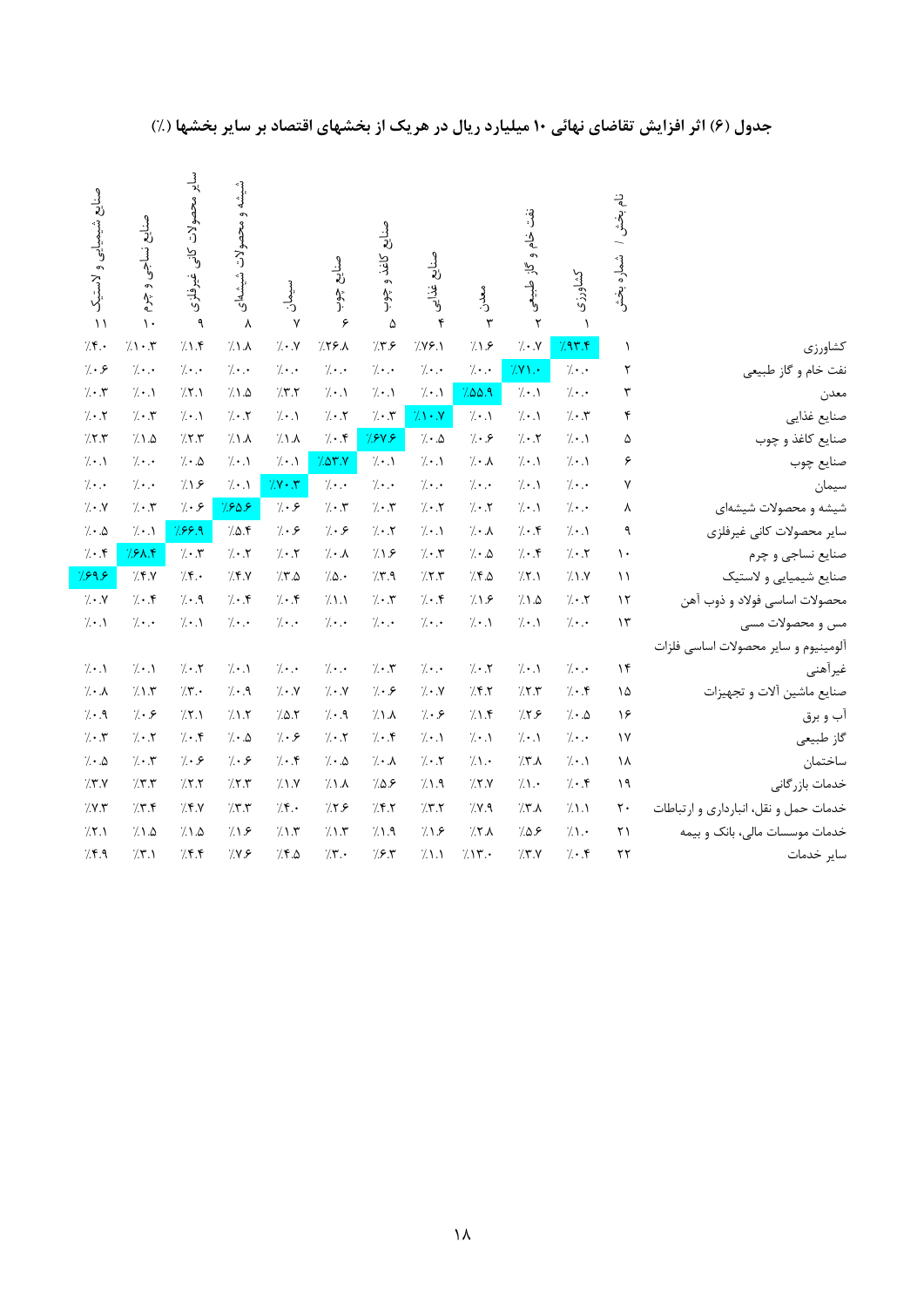|                                       | نام بخش / شماره بخش  | محصولات اساسى فولاد و ذوب آهن<br>$\mathcal{N}$ | مس و محصولات مسی<br>$\mathcal{N}$ | ألومينيوم و ساير محصولات اساسى<br>فلزات غيراًهنى<br>$\mathcal{N}$ | صنايع ماشين ألات و تجهيزات<br>۱۵ | آب و برق<br>۱۶                   | گاز طبیعی<br>$\gamma$  | ساختمان<br>١٨             | خدمات بازر گانی<br>$\lambda$ | خدمات حمل و نقل، انبارداری و ارتباطات<br>$\mathbf{r}$ . | خدمات موسسات مالی، بانک و بیمه<br>$\overline{Y}$ | سایر خدمات<br>$\mathbf{r}$      |
|---------------------------------------|----------------------|------------------------------------------------|-----------------------------------|-------------------------------------------------------------------|----------------------------------|----------------------------------|------------------------|---------------------------|------------------------------|---------------------------------------------------------|--------------------------------------------------|---------------------------------|
| كشاورزي                               | $\lambda$            | $7 \cdot .9$                                   | $\gamma$ . $\uparrow$             | 7.17                                                              | 7.1.5                            | $\gamma_{\rm{A}}$                | 7.1.1                  | 77.7                      | 711.5                        | 71.1                                                    | 7.9                                              | 71.7                            |
| نفت خام و گاز طبیعی                   | ٢                    | $/$ .<br>.                                     | $/$                               | $7 \cdot .$                                                       | $/ \cdot$ .                      | $7 \cdot \Lambda$                | $7 \cdot 7$            | $7 \cdot .$               | $/$                          | $7 \cdot .$                                             | $\gamma$                                         | $\cdot$ .                       |
| معدن                                  | $\mathbf{\breve{v}}$ | 77.7                                           | 7.17.1                            | $7 \cdot 1$                                                       | 7.1.                             | $7 \cdot \Lambda$                | $7 \cdot 7$            | 7.1.                      | $7 \cdot .$                  | $7 \cdot .$                                             | $\cdot$ .                                        | $\gamma \cdot \Lambda$          |
| صنايع غذايي                           | $\pmb{\mathsf{f}}$   | $7 \cdot \Lambda$                              | $/ \cdot$ .)                      | $7 \cdot .1$                                                      | $/ \cdot .$                      | $7 \cdot \Lambda$                | $7 \cdot .$            | $7 \cdot \Lambda$         | $/ \Lambda$ .                | $7 \cdot .$                                             | $/ \cdot .$                                      | $7 \cdot \Lambda$               |
| صنایع کاغذ و چوب                      | ۵                    | $7 \cdot 7$                                    | $7 \cdot 7$                       | $7 \cdot 7$                                                       | 7.7.                             | $7 \cdot 10$                     | 7.5                    | $7 \cdot .5$              | 7.9                          | $7 \cdot 10$                                            | $/\cdot$ .<br>$\Delta$                           | $7 \cdot .$                     |
| صنايع چوب                             | ۶                    | $7 \cdot \Lambda$                              | $/ \cdot . 7$                     | $\gamma \cdot \cdot$                                              | $/ \cdot . 7$                    | $7 \cdot \cdot$                  | $/ \cdot$ .            | 7.1.1                     | $/ \cdot .$                  | $\gamma \cdot \cdot$                                    | $/$                                              | $7 \cdot 7$                     |
| سيمان                                 | ٧                    | $/ \cdot$ .                                    | $/\cdot$ .)                       | $\gamma \cdot \cdot$                                              | $/ \cdot$ .                      | $7 \cdot . \cdot$                | $/ \cdot$ .            | 7.1.7                     | $/ \cdot$ .                  | $\gamma \cdot \cdot$                                    | $/$ .<br>.                                       | $7 \cdot .$                     |
| شیشه و محصولات شیشهای                 | ٨                    | $7 \cdot 7$                                    | $/\cdot$ .\                       | $7 \cdot \Lambda$                                                 | $/\cdot$ .<br>$\Delta$           | $7 \cdot 1$                      | $/ \cdot .$            | $/ \cdot$ .<br>$\uparrow$ | $/ \cdot .$                  | $7 \cdot 7$                                             | $/ \cdot .$                                      | $7 \cdot 7$                     |
| سایر محصولات کانی غیرفلزی             | ٩                    | $7 \cdot 7$                                    | $7.1.7^\circ$                     | $7 \cdot 7$                                                       | $/ \cdot 7$                      | 7.8                              | $/ \cdot$ $\mathsf{f}$ | 7.5                       | $/ \cdot$ .۴                 | $7 \cdot 7$                                             | $7 \cdot 7$                                      | $7 \cdot .9$                    |
| صنايع نساجي و چرم                     | $\mathcal{L}$        | $7 \cdot 7$                                    | $/\cdot$ .<br><br>$\!$            | $7 \cdot 7$                                                       | $/\cdot$ .<br>$\Delta$           | $7.1.7\,$                        | 71.1                   | $7 \cdot .$ ۴             | $/\cdot$ .<br><br>$\!$       | $7 \cdot 7$                                             | $/ \cdot$ $\Lambda$                              | 7.9                             |
| صنايع شيميايي و لاستيك                | $\setminus$          | 7.7.7                                          | 7.7.5                             | 7.7.5                                                             | 7.5.1                            | 7.8.0                            | 7.5                    | 7.7.7                     | 7.7.7                        | 7.17                                                    | $/ \Lambda$ .                                    | 719                             |
| محصولات اساسي فولاد و ذوب آهن         | $\gamma$             | $/\gamma \cdot \Lambda$                        | $7 \cdot N$                       | $\gamma$ , $\gamma$                                               | 717.                             | $\gamma$ . $\gamma$              | 7.7.1                  | $7 \cdot 5$               | $7 \cdot 7$                  | $7 \cdot 5$                                             | $7 \cdot 7$                                      | 7.1.                            |
| مس و محصولات مسی                      | $\mathcal{N}$        | $7 \cdot 7$                                    | 781.7                             | $/$ .<br>.                                                        | 7.1.0                            | $7 \cdot \Lambda$                | $7 \cdot .$            | $7 \cdot 1$               | $\gamma$                     | $\gamma$                                                | $\gamma$                                         | $\gamma \cdot \Lambda$          |
| الومينيوم و ساير محصولات اساسى فلزات  |                      |                                                |                                   |                                                                   |                                  |                                  |                        |                           |                              |                                                         |                                                  |                                 |
| غيرأهني                               | $\mathcal{N}$        | $7 \cdot 1$                                    | $7 \cdot 7$                       | 7.009                                                             | 71.1                             | $7 \cdot .1$                     | $7 \cdot 7$            | $7 \cdot 7$               | $7 \cdot \Lambda$            | $7 \cdot .$                                             | $7 \cdot .5$                                     | $\mathcal{H} \cdot \mathcal{N}$ |
| صنايع ماشين آلات و تجهيزات            | ۱۵                   | 77.9                                           | 71.2                              | $\gamma \cdot \lambda$                                            | 7.08.0                           | $7.7.1\,$                        | 7.1.9                  | 7.5.7                     | $\gamma\cdot\lambda$         | 71.7                                                    | $\mathcal{A}\cdot\mathcal{A}$                    | 77.5                            |
| أب و برق                              | ۱۶                   | 7.1.2                                          | 71.5                              | 79.9                                                              | 71.1                             | $/Y \cdot Y$                     | $\gamma$ . A           | 7.9                       | 7.1.1                        | $7 \cdot 1$                                             | $7 \cdot .5$                                     | $7 \cdot .5$                    |
| گاز طبیعی                             | $\mathcal{N}$        | $7 \cdot 7$                                    | $/ \cdot$ .                       | $7 \cdot 15$                                                      | $7 \cdot 7$                      | 7.7                              | 791                    | $7 \cdot \Lambda$         | $/\cdot$ .                   | $7 \cdot \Lambda$                                       | $\gamma \cdot \cdot$                             | $\gamma$                        |
| ساختمان                               | ١٨                   | 7.8                                            | $7.1\,\Delta$                     | $7 \cdot \lambda$                                                 | $/ \cdot$ و                      | $\gamma \cdot \Delta$            | $/\cdot$ . $\!$        | 7.09.1                    | 7.9                          | $7 \cdot 10$                                            | $/ \cdot$ $\Lambda$                              | 7.1.1                           |
| خدمات بازر گانی                       | ۱۹                   | 7.7.7                                          | 7.7.5                             | 7.0.9                                                             | /7.7                             | $\gamma$ .<br><br>1 . $\uparrow$ | 777                    | 7.1.7                     | 7.1                          | 7.1.9                                                   | 7.9                                              | 7.9                             |
| خدمات حمل و نقل، انبارداری و ارتباطات | ٢٠                   | 7.8.1                                          | $\gamma$ .<br>9                   | 7155                                                              | 7.0.9                            | 7.57                             | 79.1                   | 7.5                       | 7.7.5                        | $7.88 \times 10^{-10}$                                  | $\lambda \wedge \lambda$                         | 7.7.                            |
| خدمات موسسات مالی، بانک و بیمه        | ٢١                   | 719                                            | $\gamma$ , $\gamma$               | 7.7.7                                                             | 7.7.                             | 7.1.5                            | 7.1.1                  | 7.7.1                     | 7.7.7                        | 77.5                                                    | 7.49                                             | $\gamma \cdot \gamma$           |
| ساير خدمات                            | ٢٢                   | ۸.۵٪                                           | 757                               | 7.57                                                              | 7.0.7                            | 7.0.1                            | 7.7.1                  | 77.7                      | 71.7                         | $7.0 \, \Delta$                                         | 71.7                                             | 7.1                             |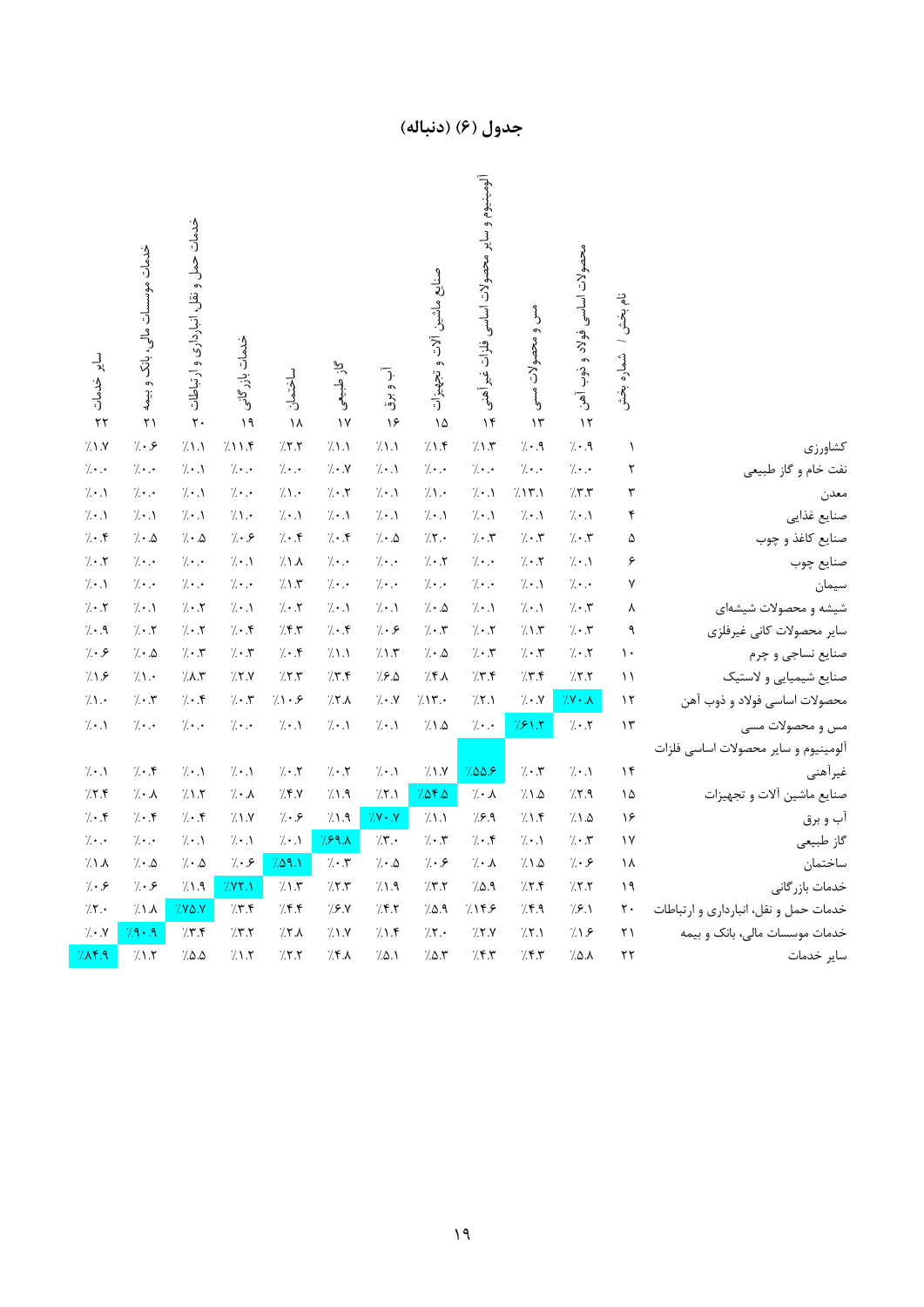خلاصة اين نتايج در جدول (7) آورده شده است. اين جدول نشان ميدهد كه افزايش يكسان تقاضاي نهايي در بخشهاي اقتصادي چه اثري را در كليه بخشها به تفكيك دارد.

|                        | نام بخش                                      | رتبه           | اثر افزايش ١٠                 | نسبت                |
|------------------------|----------------------------------------------|----------------|-------------------------------|---------------------|
|                        |                                              | اشتغالزايى     | میلیارد ریال در               | اشتغال              |
| شماره بخش              |                                              | بخش در اثر     | تقاضای نهایی سال              | بخش به              |
|                        |                                              | افزايش         | ۱۳۷۰ بر اشتغال                | اشتغالزاترين        |
|                        |                                              | تقاضای نهایی   | كشور به نفر                   | بخش                 |
| $\mathsf{r}\mathsf{1}$ | خدمات موسسات مالی، بانک و بیمه               | $\lambda$      | <b>FVTV</b>                   | $7.1 \cdot \cdot$   |
| $\lambda$              | كشاورزي                                      | ٢              | 4.70                          | 7.10                |
| ۶                      | صنايع چوب                                    | ٣              | <b>TT9V</b>                   | $\gamma$ .          |
| $\mathbf{r}$           | ساير خدمات                                   | ۴              | <b>٣٢٨۴</b>                   | $\frac{7}{5}$       |
| $\mathbf{r}$           | صنايع غذايي                                  | ۵              | ۳۱۵۱                          | $\gamma$ . $\gamma$ |
| ۱۸                     | ساختمان                                      | ۶              | $\mathbf{r} \cdot \mathbf{v}$ | 7.80                |
| $\mathsf{Y}$           | سيمان                                        | ٧              | $\mathbf{r} \cdot \mathbf{v}$ | 7.80                |
| $\gamma$               | محصولات اساسي فولاد و ذوب آهن                | ٨              | <b>TATS</b>                   | 7.9.                |
| $\mathcal{N}$          | صنايع نساجي و چرم                            | ٩              | <b>TYYT</b>                   | 7.09                |
| $\mathbf{\mathsf{q}}$  | ساير محصولات كانى غيرفلزى                    | $\mathcal{L}$  | 7947                          | 7.08                |
| $\pmb{\wedge}$         | شیشه و محصولات شیشهای                        | $\setminus$    | 7709                          | $7.0 \cdot$         |
| $\Delta$               | صنایع کاغذ و چوب                             | $\gamma$       | 7749                          | $7.0 \cdot$         |
| $\mathsf{r}$ .         | خدمات حمل و نقل، انبارداری و ارتباطات        | $\gamma$       | YYY                           | 7.5V                |
| $\gamma$               | آلومينيوم و ساير محصولات اساسي فلزات غيرآهني | $\gamma$       | ۲۱۶۴                          | 7.55                |
| ۱۶                     | آب و برق                                     | ۱۵             | 7178                          | 7.50                |
| $\setminus$            | صنایع شیمیایی و لاستیک                       | ۱۶             | <b>٢١١٨</b>                   | 7.50                |
| ۱۵                     | صنایع ماشین آلات و تجهیزات                   | $\gamma$       | $\Upsilon$                    | 7.55                |
| $\mathcal{N}$          | مس و محصولات مسی                             | ١٨             | $\mathbf{Y} \cdot \mathbf{Y}$ | 7.57                |
| $\gamma$               | گاز طبیعی                                    | $\eta$         | 191.                          | 7.5.                |
| $\lambda$              | خدمات بازر گانی                              | $\mathsf{r}$ . | 1.54                          | 7.57                |
| $\mathbf{\breve{r}}$   | معدن                                         | $\uparrow$ )   | 1.79                          | 7.57                |
| ٢                      | نفت خام و گاز طبیعی                          | $\mathbf{r}$   | ۲۹۸                           | $\gamma$            |

**جدول (7) اثر افزايش تقاضاي نهائي تكتك بخشها بر اشتغال كل كشور** 

نتيجه حاصل از اين جدول اين است كه چنانچه تقاضاي نهايي در بخش خدمات موسسات مالي، بانك و بيمه را افزايش دهيم اشتغال پيش از ساير بخشها افزايش خواهد يافت. ولي تقاضاي بخش خدمات مالي در اثر افزايش تقاضا براي بخشهاي توليد كالا افزايش خواهد يافت لذا بهترين حالت براي اشتغالزائي افزايش تقاضاي بخش كشاورزي ميباشد. همينطور رديفهاي بعدي در جدول مزبور اثر كمتر اين اشتغالزائي را به ترتيب نشان ميدهند.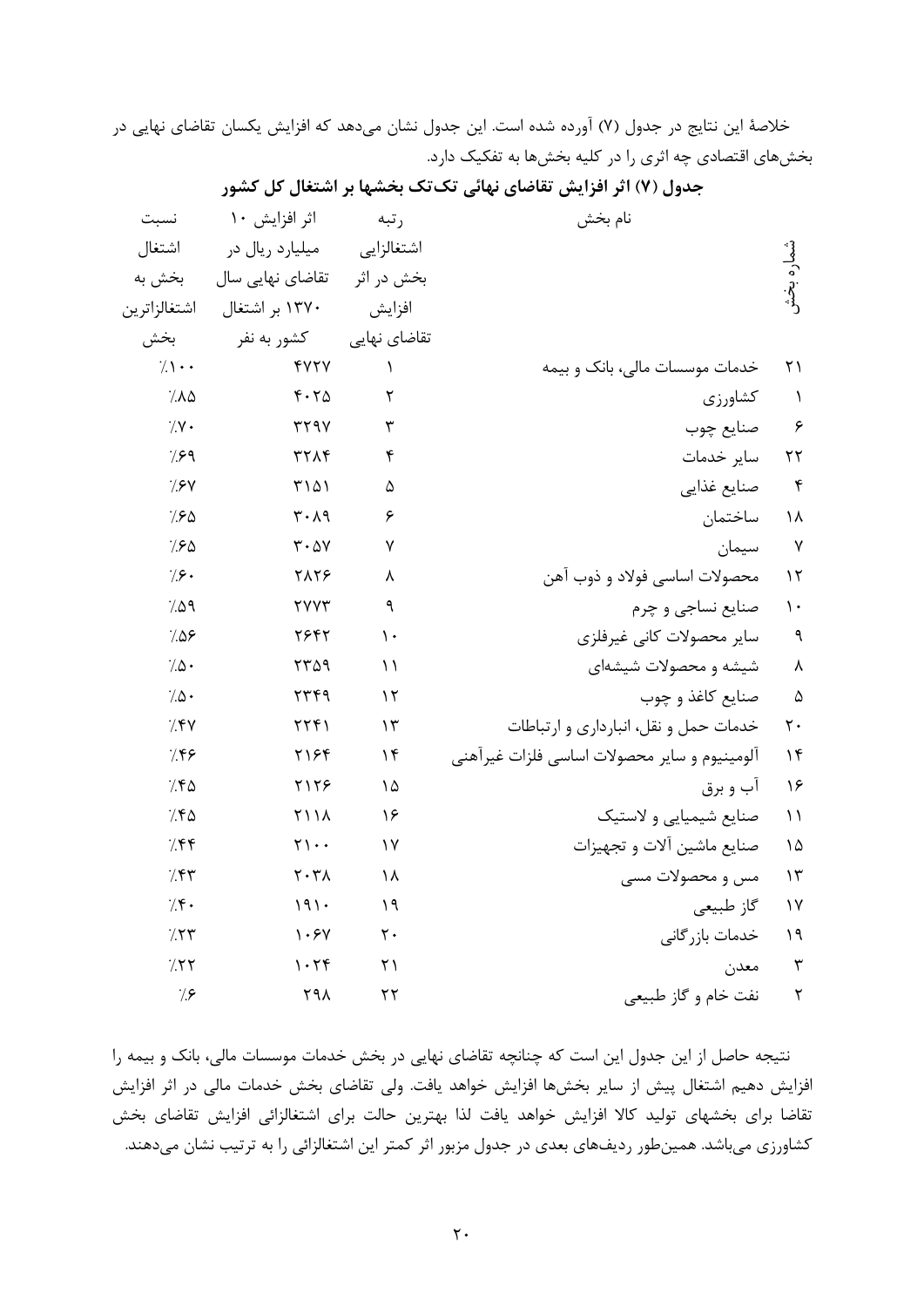#### **هدفگذاري افزايش اشتغال كشور**

همانطور كه از جدول (7) مشهود است بخش كشاورزي به عنوان دومين اشتغالزاترين بخش در اثر افزايش تقاضاي نهايي بشمار ميرود. لذا افزايش تقاضاي نهايي اين بخش پس از بخش خدمات مالي ميتواند در اشتغال كشور بيشترين اثر را داشته باشد. بر اين مبنا براي رفع تنگناهاي بيكاري ميبايست تقاضاي نهايي بخش كشاورزي را افزايش داد. به تناسب اين افزايش اشتغال در كل كشور نيز افزايش خواهد يافت. لذا بر اساس ارقام جدول مزبور چنانچه بخواهيم يك ميليون شغل جديد در اقتصاد كشور بوجود آوريم احتياج به افزايش تقاضاي نهايي بخش كشاورزي به ميزان حدود 2500 ميليارد ريال به قيمتهاي سال 1370خواهيم داشت. با احتساب شاخص ضمني قيمت ارزش افزوده بخش كشاورزي و شاخص قيمت توليدكننده در بخش كشاورزي رقم فوق در ابتداي سال 1382 به قيمتهاي اين مقطع برابر با 20000 ميليارد ريال خواهد شد. ارزش توليدات محصولات كشاورزي نيز در ابتداي سال 1382 به رقمي حدود 125000 ميليارد ريال بالغ ميشود. نسبت دو رقم اخير برابر %16 ميشود (0/16=125000/20000). به عبارت ديگر براي حصول يك ميليون شغل جديد بايست تقاضاي نهايي بخش كشاورزي را به ميزان 16 درصد افزايش داد. يكي از اقلام تقاضاي نهايي، صادرات است. چنانچه صادرات كالاهاي كشاورزي ايران به ميزان حدود 2/3 ميليارد دلار (تقريباً برابر 20000 ميليارد ريال) افزايش يابد اشتغال جديد يك ميليون نفر در اقتصاد كشور به وقوع خواهد پيوست.

#### **جمعبندي و پيشنهادات**

با بررسي جداول فوق ميتوان گفت كه: براي جهش اقتصاد كشور بايد بخشـهاي شيشـه، سـيمان، معـدن، كـاني غيرفلزي، فولاد، چوب، شيميايي، مس، آب و برق فعاليت بيشتري پيدا كنند. بخشهـاي صـنايع غـذايي، آلـومينيم، مس، فولاد قابليت آن را دارند كه تقاضا براي توليدات واسطهاي ساير بخشها را بيش از بخشهاي ديگر افزايش دهنـد و در مجموع بخشهاي فولاد، مس، آلومينيم، سيمان، چوب، شيشه، كاني غيرفلزي، شيميايي از لحاظ ارتباط با سـاير بخشها اعم از پسين و پيشين در شدت بيشتري ميباشند. سهم زيـادي از توليـدات بخشـهاي ماشـينآلات، فـولاد، شيميايي وارداتي است و سهم واردات واسطهاي بخشهاي آلومينيم، شيميايي، فـولاد، ماشـين آلات از توليـدات آنهـا بيش از ساير بخشها ميباشد. نياز بخشهاي آلومينيم، صنايع غذايي، فولاد به محصولات واسطهاي ساير بخشها بـيش از ديگران است و اين بخشها را ميتوان پيشرو و موتور محركه اقتصاد قلمداد نمود. بخشهاي شيميايي، كشـاورزي، خدمات بيشترين دادهها را براي بخشهاي ديگر فراهم مينمايند. پيوند پسـين بخشـهاي آلـومينيم، نسـاجي، مـس و پيوند پيشين بخش آلومينيم در ارتباط با شمار اندكي از بخشهاست ولي بخشهاي ساختمان، سيمان، كاني غيرفلزي در ارتباط با شمار بسياري از بخشهاي اقتصاد در تأمين محصولات واسطهاي آنهـا قـرار دارنـد. قـدرت انتشـار بخـش صنايع غذايي پس از حذف تأثير واردات از همه بخشها بيشتر است. همچنين بخشهاي كشاورزي، و خدمات (حمل و نقل، انبارداري و ارتباطات، بازرگاني) پس از حذف تأثير واردات هنگام افزايش توليد ساير بخشها، حساسترند.

براساس هدفگذاري مشخص شده براي اشتغال، حصول اين اشتغال مستلزم رفع موانع توليد و مشكلات صادرات و حتي قيمتگذاري محصولات كشاورزي است تا آن حد كه چنانچه دولت هم نياز به محصولات كشاورزان دارد بايد آن را به قيمت بينالمللي از كشاورزان خريداري نمايد و كشاورزان در فروش محصول خود به دولت يا به خارج از كشور مخير باشند. قوانيني كه به نحوي در ارتباط با توليد و صادرات كشاورزي قرار دارند و سبب كندي آنها ميگردند جرح و تعديل شوند. سياستهاي ايجاد بهبود در صادرات محصولات كشاورزي و مكانيزمهاي مالي مناسب در ارتباط با اجراي اين سياست طراحي گردد. براي اين منظور اقدامات زير بايد صورت پذيرد: